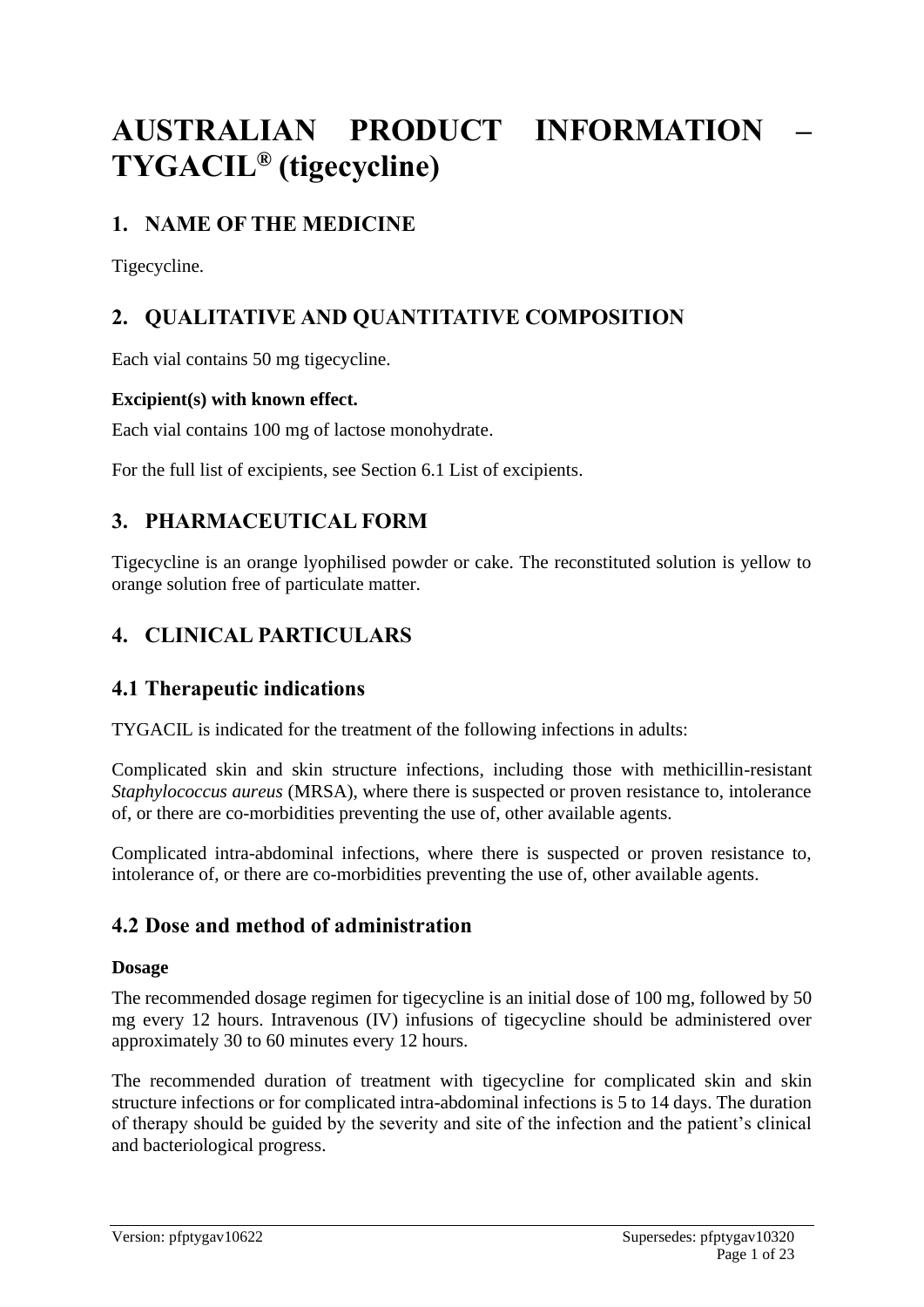### **Monitoring advice**

As with other antibiotic preparations, use of this drug may result in overgrowth of nonsusceptible organisms, including fungi. Patients should be carefully monitored during therapy. If superinfection occurs, appropriate measures should be taken.

### **Method of administration**

Intravenous infusion.

The lyophilised powder should be reconstituted with 5.3 mL of 0.9% sodium chloride solution for injection, or 5% glucose solution for injection to achieve a concentration of 10 mg/mL of tigecycline.

The vial should be gently swirled until the drug dissolves. Withdraw 5 mL of the reconstituted solution from the vial and add to a 100 mL IV bag for infusion. For a 100 mg dose, reconstitute using two vials into a 100 mL IV bag. (Note: The vial contains a 6% overage. Thus, 5 mL of reconstituted solution is equivalent to 50 mg of the drug).

The reconstituted solution should be yellow to orange in colour; if not, the solution should be discarded. Parenteral drug products should be inspected visually for particulate matter and discolouration (e.g., green or black) prior to administration whenever solution and container permit. Once reconstituted, tigecycline may be stored below  $25^{\circ}$ C for up to 6 hours, or refrigerated at  $2^{\circ}$ C to  $8^{\circ}$ C for up to 24 hours.

TYGACIL may be administered intravenously through a dedicated line through a Y site. If the same intravenous line is used for sequential infusion of several drugs, the line should be flushed before and after infusion of tigecycline with either 0.9% sodium chloride Injection, or 5% glucose injection. Injection should be made with an infusion solution compatible with tigecycline and with any other drug(s) administered via this common line. (see 6.2 Section Incompatibilities).

#### **Dosage adjustment**

### **Renal impairment**

No dosage adjustment of tigecycline is necessary in patients with renal impairment or in patients undergoing haemodialysis (see Section 5.2 Pharmacokinetics, Special populations, Renal impairment).

### **Hepatic impairment**

No dosage adjustment is necessary in patients with mild to moderate hepatic impairment (Child Pugh A and Child Pugh B). Based on the pharmacokinetic profile of tigecycline in patients with severe hepatic impairment (Child Pugh C), the dose of tigecycline should be altered to 100 mg followed by 25 mg every 12 hours. Patients with severe hepatic impairment (Child Pugh C) should be treated with caution and monitored for treatment response (see Section 5.2 Pharmacokinetics, Special populations, Hepatic impairment).

### **Elderly**

No dosage adjustment is necessary in elderly patients (see Section 4.4 Special warnings and precautions for use, Use in the elderly).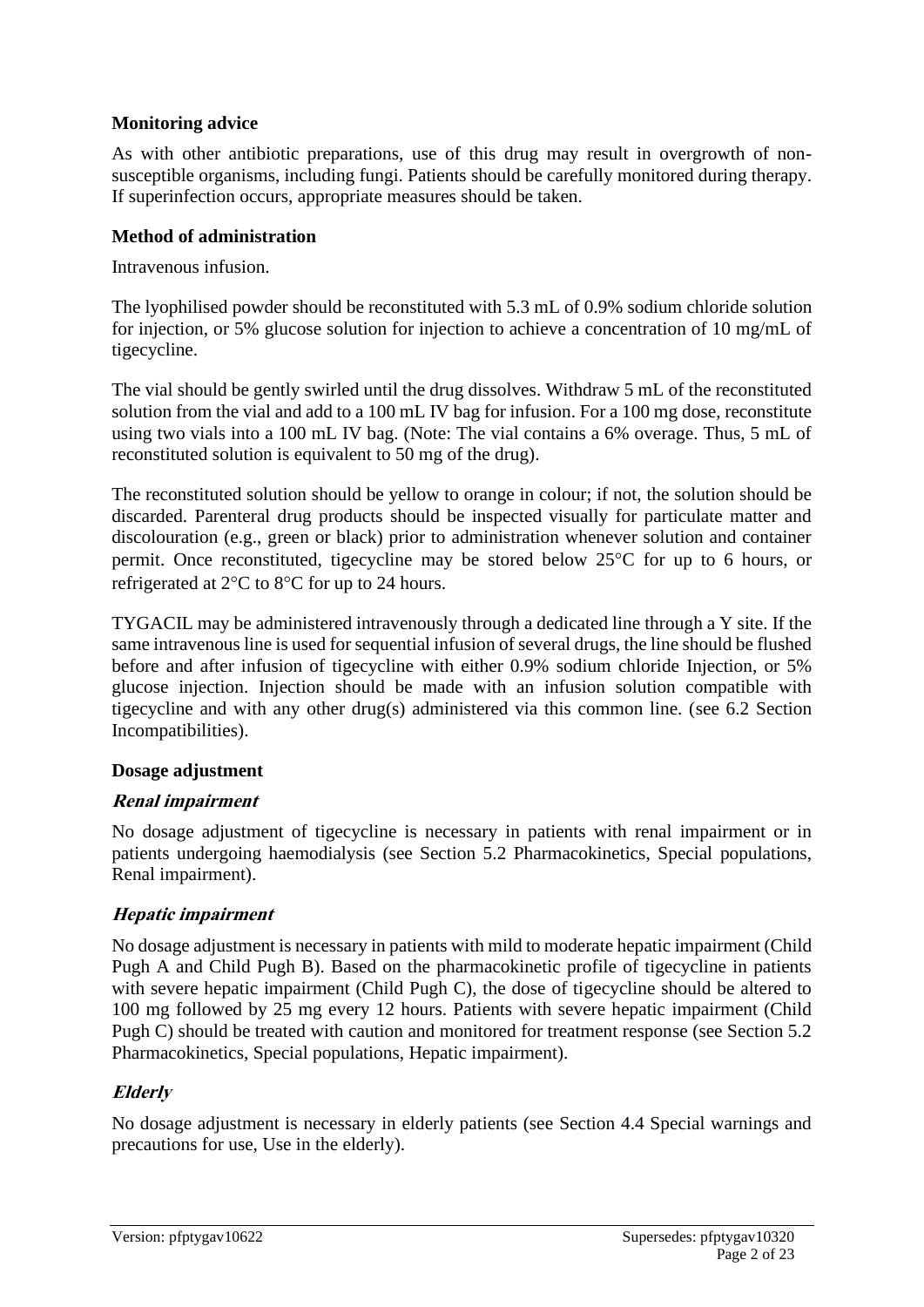### **Paediatrics**

Safety and effectiveness in patients under 18 years of age have not been established. Therefore, use in patients under 18 years of age is not recommended (see Section 4.4 Special warnings and precautions for use, Paediatric use).

### **Race and gender**

No dosage adjustment is necessary based on race or gender (see Section 5.2, Pharmacokinetics).

# **4.3 Contraindications**

TYGACIL is contraindicated for use in patients who have known hypersensitivity to tigecycline or any of the excipients listed in Section 6.1 List of excipients.

### **4.4 Special warnings and precautions for use**

### **All-cause mortality**

**An increase in all-cause mortality has been observed across Phase 3 and 4 clinical trials in tigecycline treated patients versus comparator-treated patients. In a pooled analysis of all 13 Phase 3 and 4 trials that included a comparator, death occurred in 4.0% (150/3788) of patients receiving tigecycline and 3.0% (110/3646) of patients receiving comparator drugs resulting in an unadjusted risk difference of 0.9% (95% CI 0.1, 1.8). The cause of this increase has not been established. This increase in all-cause mortality should be considered when selecting among treatment options (see Section 4.8 Adverse effects (undersirable effects)).**

The increased risk in all-cause mortality was greater in patients treated for hospital-acquired pneumonia, especially ventilator-associated pneumonia, but was also seen at a lower rate in patients with complicated skin and skin structure infections, complicated intra-abdominal infections and diabetic foot infections. No increased risk in all-cause mortality was observed in patients with community-acquired pneumonia (see Table 2). TYGACIL is not approved for the treatment of hospital-acquired pneumonia (including ventilator-associated pneumonia), community-acquired pneumonia or diabetic foot infections.

### **Anaphylactic reaction/anaphylactoid reaction**

Anaphylactic reaction/anaphylactoid reaction have been reported with nearly all antibacterial agents, including tigecycline, and may be life-threatening.

### **Hypersensitivity to tetracycline-class antibiotics**

TYGACIL is a tetracycline class antibiotic in the glycylcycline subcategory and may have similar adverse effects. Such effects may include: photosensitivity, pseudotumor cerebri, pancreatitis, and anti-anabolic action (which has lead to increased plasma urea, azotaemia, acidosis, and hyperphosphataemia). Therefore, tigecycline should be administered with caution in patients with known hypersensitivity to tetracycline-class antibiotics.

### **Pancreatitis acute**

Pancreatitis acute, which can be fatal, has occurred (frequency: uncommon) in association with tigecycline treatment (see Section 4.8 Adverse effects (undersirable effects)). The diagnosis of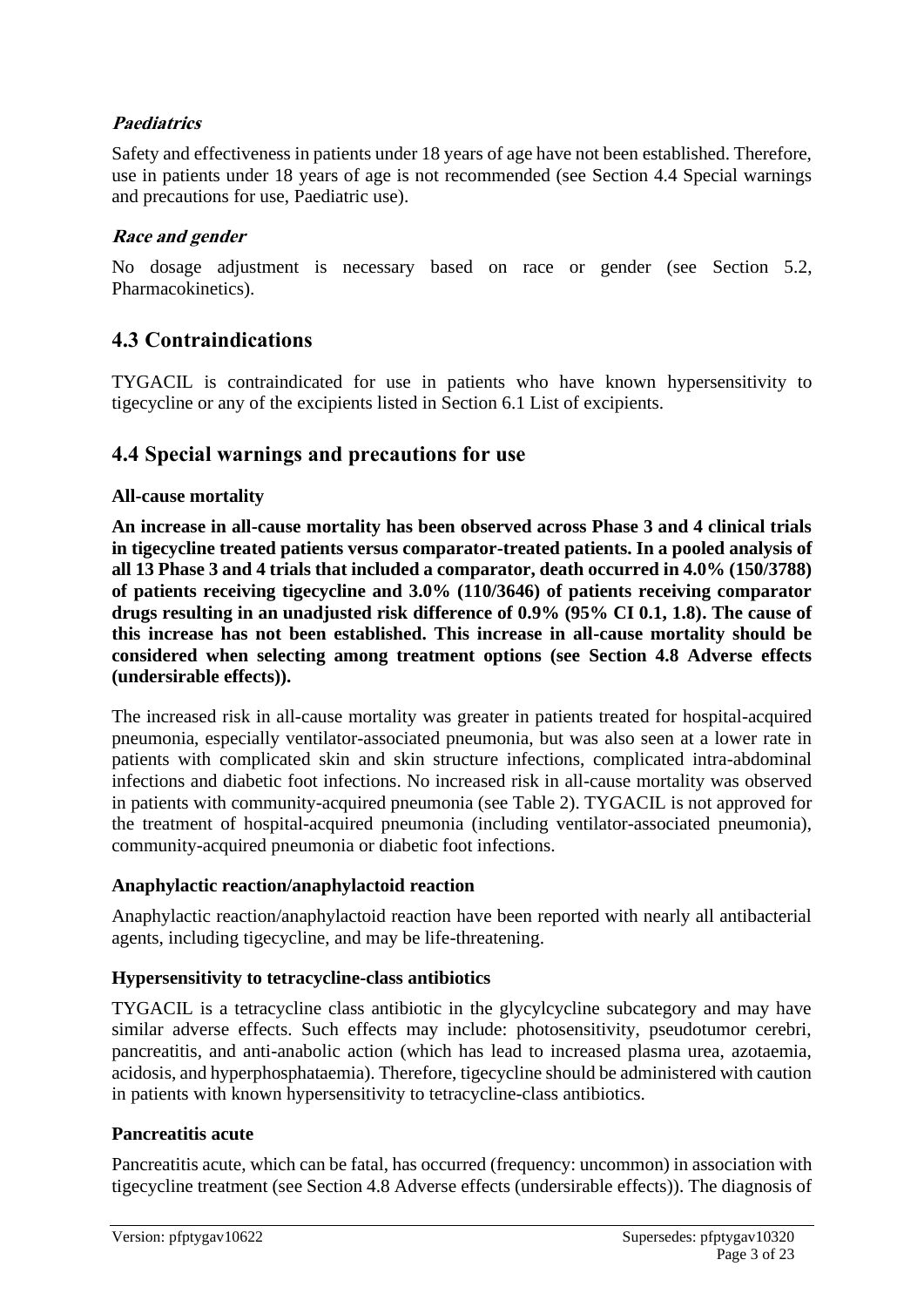pancreatitis acute should be considered in patients taking tigecycline who develop clinical symptoms, signs, or laboratory abnormalities suggestive of pancreatitis acute. Cases have been reported in patients without known risk factors for pancreatitis. Patients usually improve after tigecycline discontinuation. Consideration should be given to the cessation of the treatment with tigecycline in cases suspected of having developed pancreatitis.

### **Monitoring of blood coagulation parameters**

Monitoring of blood coagulation parameters, including blood fibrinogen, is recommended prior to treatment initiation with tigecycline and regularly while on treatment. (See Section 4.8 Adverse effects (undersirable effects)).

### **Patients with hospital acquired pneumonia**

The safety and efficacy of tigecycline in patients with hospital acquired pneumonia have not been established. In a study of patients with hospital acquired pneumonia, patients were randomised to receive tigecycline (100 mg initially, then 50 mg every 12 hours) or a comparator. In addition, patients were allowed to receive specified adjunctive therapies. The sub-group of patients with ventilator-associated pneumonia who received tigecycline had lower cure rates (47.9% versus 70.1% for the clinically evaluable population) and greater mortality (25/131 [19.1%] versus 15/122 [12.3%]) than the comparator. Of those patients with ventilatorassociated pneumonia and bacteraemia at baseline, those who received tigecycline had greater mortality (9/18 [50.0%] versus 1/13 [7.7%]) than the comparator.

### **Tooth discolouration**

Tigecycline may be associated with permanent tooth discolouration in the teeth in humans during tooth development

#### **Pseudomembranous colitis**

Pseudomembranous colitis has been reported with nearly all antibiotics. A toxin produced by *Clostridium difficile* appears to be the primary cause. The severity of the colitis may range from mild to life threatening. It is important to consider this diagnosis in patients who develop diarrhoea or colitis in association with antibiotic use (this may occur up to several weeks after cessation of antibiotic therapy). Mild cases usually respond to drug discontinuation alone. However in moderate to severe cases appropriate therapy with a suitable oral antibacterial agent effective against *C. difficile* should be considered. Fluids, electrolytes and protein replacement should be provided when indicated. Drugs which delay peristalsis e.g., opiates and diphenoxylate with atropine (Lomotil) may prolong and/or worsen the condition and should not be used.

#### **Superinfection**

As with other antibiotic preparations, use of this drug may result in overgrowth of nonsusceptible organisms, including fungi. Patients should be carefully monitored during therapy. If superinfection occurs, appropriate measures should be taken.

#### **Development of drug-resistant bacteria**

Prescribing tigecycline in the absence of a proven or strongly suspected bacterial infection is unlikely to provide benefit to the patient and increases the risk of the development of drugresistant bacteria.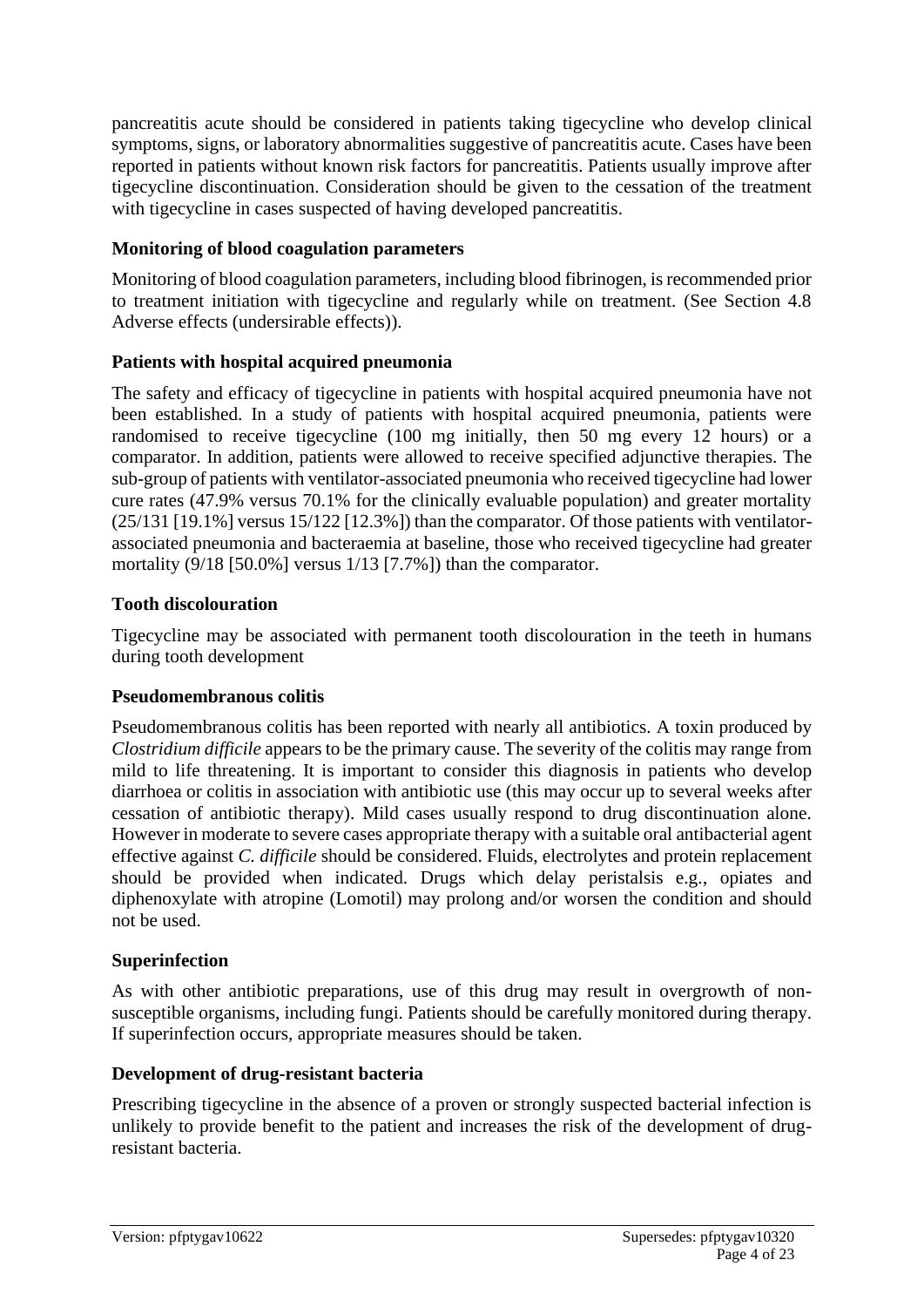### **Patients with complicated intra-abdominal infections (cIAI)**

Caution should be exercised when considering tigecycline monotherapy in patients with complicated intra-abdominal infections (cIAI) secondary to clinically apparent intestinal perforation (see Section 4.8 adverse effecs (undesirable effects)). In Phase 3 cIAI studies (n=1642), 6 patients treated with tigecycline and 2 patients treated with imipenem/cilastatin presented with intestinal perforations and developed sepsis/septic shock. The 6 patients treated with tigecycline had higher APACHE II scores (median  $= 13$ ) vs the 2 patients treated with imipenem/cilastatin (APACHE II scores  $=$  4 and 6). Due to differences in baseline APACHE II scores between treatment groups and small overall numbers, the relationship of this outcome to treatment cannot be established.

#### **Histamine response**

Bolus intravenous administration of tigecycline has been associated with a histamine response in animal studies. These effects were observed at exposures of 14.3 and 2.8 times the human daily dose based on the AUC in rats and dogs, respectively.

#### **Use in hepatic impairment**

Isolated cases of significant hepatic dysfunction and hepatic failure have been reported in patients being treated with tigecycline.

Patients with severe hepatic impairment (Child Pugh C) should be treated with caution and monitored for treatment response (see Section 5.2 Pharmacokinetics, Special populations, Hepatic impairment).

#### **Use in the elderly**

Of the total number of subjects who received tigecycline in Phase 3 clinical studies (n=2514), 664 were 65 and over, while 288 were 75 and over. No unexpected overall differences in safety or effectiveness were observed between these subjects and younger subjects, but greater sensitivity to adverse events of some older individuals cannot be ruled out.

#### **Paediatric use**

Safety and effectiveness in patients under 18 years of age have not been established. Therefore, use in patients under 18 years of age is not recommended.

#### **Effects on laboratory tests**

There are no reported drug-laboratory test interactions.

### **4.5 Interactions with other medicines and other forms of interactions**

#### **Digoxin**

Tigecycline (100 mg followed by 50 mg every 12 hours) and digoxin (0.5 mg followed by 0.25 mg every 24 hours) were co-administered to healthy subjects in a drug interaction study. Tigecycline slightly decreased the Cmax of digoxin by 13%, but did not affect the AUC or clearance of digoxin. This small change in Cmax did not affect the steady-state pharmacodynamic effects of digoxin as measured by changes in ECG intervals. In addition, digoxin did not affect the pharmacokinetic profile of tigecycline. Therefore, no dosage adjustment is necessary when tigecycline is administered with digoxin.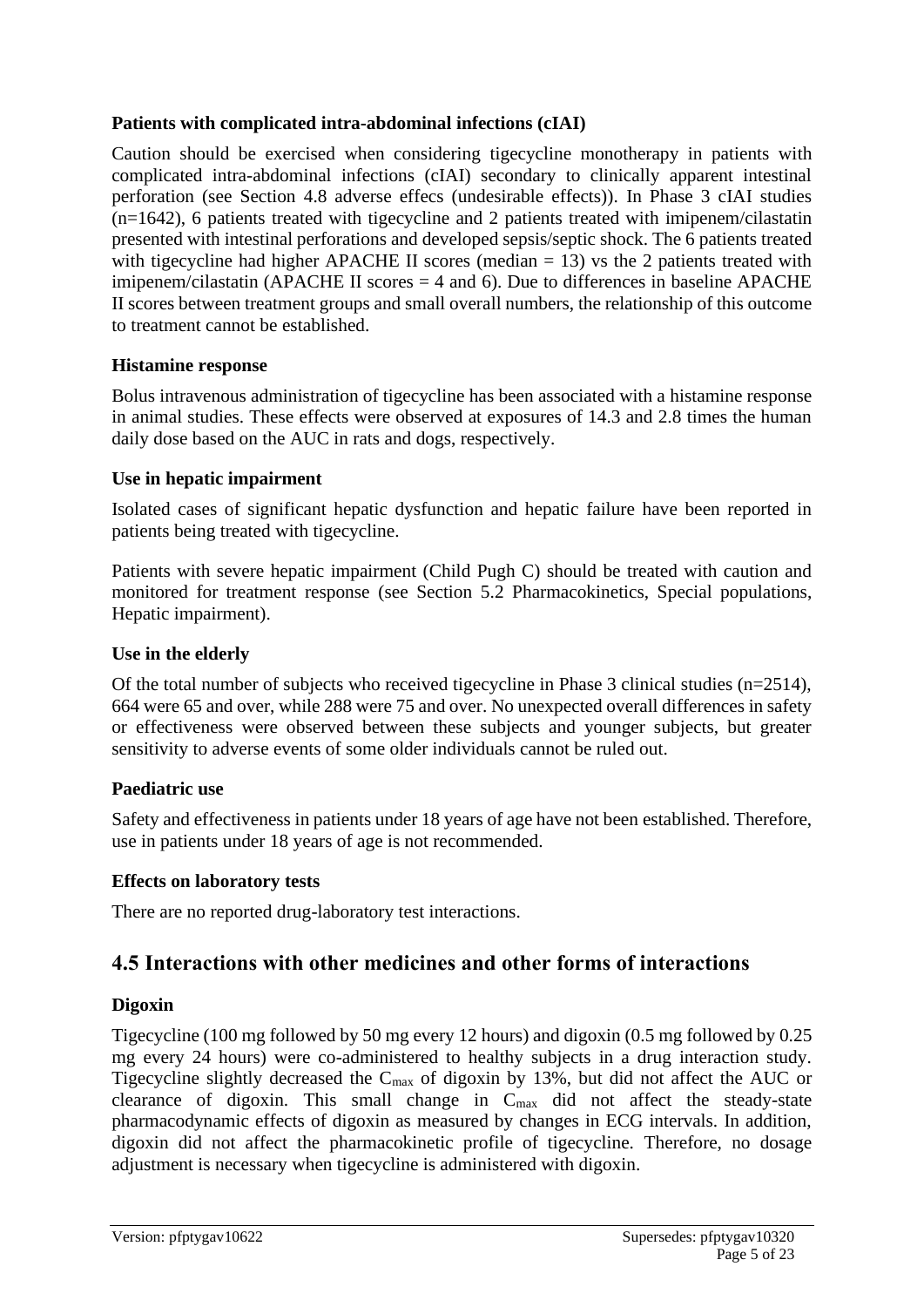### **Warfarin**

Prothrombin time or other suitable anticoagulation test should be monitored if tigecycline is administered with warfarin.

### **Cytochrome P450 isoforms**

*In vitro* studies in human liver microsomes indicate that tigecycline does not inhibit metabolism mediated by any of the following 6 cytochrome CYP450 isoforms: 1A2, 2C8, 2C9, 2C19, 2D6, and 3A4. Therefore, tigecycline is not expected to alter the metabolism of drugs metabolised by these enzymes. In addition, because tigecycline is not extensively metabolised, clearance of tigecycline is not expected to be affected by drugs that inhibit or induce the activity of these CYP450 isoforms.

### **P-glycoprotein inhibitors**

As tigecycline is a substrate of P-glycoprotein (P-gp), coadministration of P-gp inhibitors (e.g., ketoconazole or ciclosporin) or P-gp inducers (e.g., rifampicin) could affect the pharmacokinetics of tigecycline.

### **Oral contraceptives**

No clinical studies have been conducted on the interaction between tigecycline and oral contraceptives, however, concurrent use of antibiotics with oral contraceptives may render oral contraceptives less effective. It is recommended that an additional barrier method of contraception should be used when using TYGACIL.

#### **Calcineurin inhibitors**

Concomitant use of tigecycline and calcineurin inhibitors such as tacrolimus or ciclosporin may lead to an increase in serum trough concentrations of the calcineurin inhibitors. Therefore, serum concentrations of the calcineurin inhibitor should be monitored during treatment with tigecycline to avoid drug toxicity.

### **4.6 Fertility, pregnancy and lactation**

### **Effects on fertility**

The effects of tigecycline on fertility in humans have not been studied. Nonclinical studies conducted with tigecycline in rats do not indicate harmful effects with respect to fertility or reproductive performance.

Tigecycline did not affect mating or fertility in rats at exposures up to 5 times the human daily dose based on AUC. In female rats, there were no compound-related effects on ovaries or oestrous cycles at exposures up to 5 times the human daily dose based on AUC.

### **Use in pregnancy – Pregnancy Category D**

TYGACIL may cause fetal harm when administered to a pregnant woman.

Tigecycline was not teratogenic in the rat or rabbit. In preclinical safety studies, <sup>14</sup>C-labelled tigecycline crossed the placenta and was found in fetal tissues, including fetal bony structures. The administration of tigecycline was associated with slight reductions in fetal weights and an increased incidence of minor skeletal anomalies (delays in bone ossification) at exposures of 5 times and 1.5 times the human daily dose based on AUC in rats and rabbits, respectively. An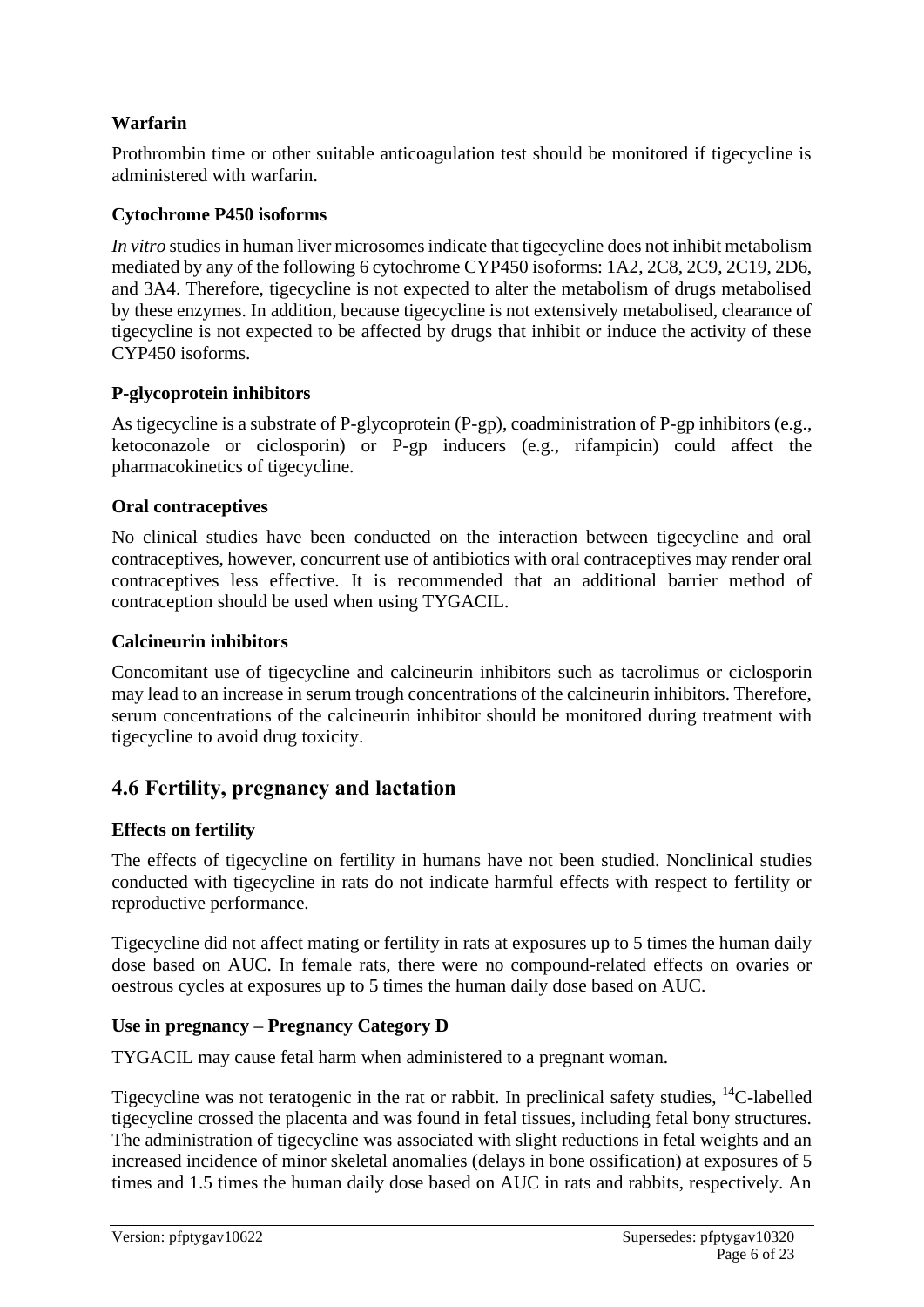increased incidence of fetal loss was observed at exposures of 1.5 times the human daily dose based on AUC in rabbits, at dosages producing maternal toxicity.

There are no adequate and well-controlled studies of tigecycline in pregnant women. TYGACIL should be used during pregnancy only if the potential benefit justifies the potential risk to the fetus.

TYGACIL has not been studied for use during labour and delivery.

### **Use in lactation**

It is not known whether this drug is excreted in human milk. Because many drugs are excreted in human milk, caution should be exercised when TYGACIL is administered to a nursing woman.

Results from animal studies using <sup>14</sup>C-labelled tigecycline indicate that tigecycline is excreted readily via the milk of lactating rats. Consistent with the limited bioavailability of tigecycline, there is little or no systemic exposure to tigecycline in the nursing pups as a result of exposure via the maternal milk.

# **4.7 Effects on ability to drive and use machines**

TYGACIL can cause dizziness (see Section 4.8 Adverse effects (undesirable effects)), which may impair the ability to drive and/or operate machinery.

### **4.8 Adverse effects (undesirable effects)**

#### **Clinical trials**

Because clinical studies are conducted under varying conditions, adverse reaction rates observed in the clinical studies of a drug cannot be directly compared to rates in the clinical studies of another drug and may not reflect the rates observed in practice. The adverse reaction information from clinical studies does, however, provide a basis for identifying the adverse events that appear to be related to drug use and for approximating rates.

Phase 3 clinical studies enrolled 1415 patients treated with tigecycline. Adverse reactions (as judged by investigators) to be related to the medicinal product were reported in approximately 40.6% of patients treated with tigecycline.

| <b>Body System</b>               | <b>TYGACIL<sup>a</sup></b> | Comparators <sup>b</sup> |
|----------------------------------|----------------------------|--------------------------|
| <b>Adverse Events</b>            | $(N=1415)$                 | $(N=1382)$               |
| <b>Infection and infestation</b> |                            |                          |
| Abscess                          | 3.2                        | 2.6                      |
| Infection                        | 8.3                        | 5.4                      |
| <b>Vascular disorders</b>        |                            |                          |
| Hypertension                     | 4.9                        | 5.6                      |
| Hypotension                      | 2.3                        | 1.7                      |
| Phlebitis                        | 1.8                        | 3.8                      |

#### **Table 1. Incidence (%) of Treatment-Emergent Adverse Events Through Test of Cure**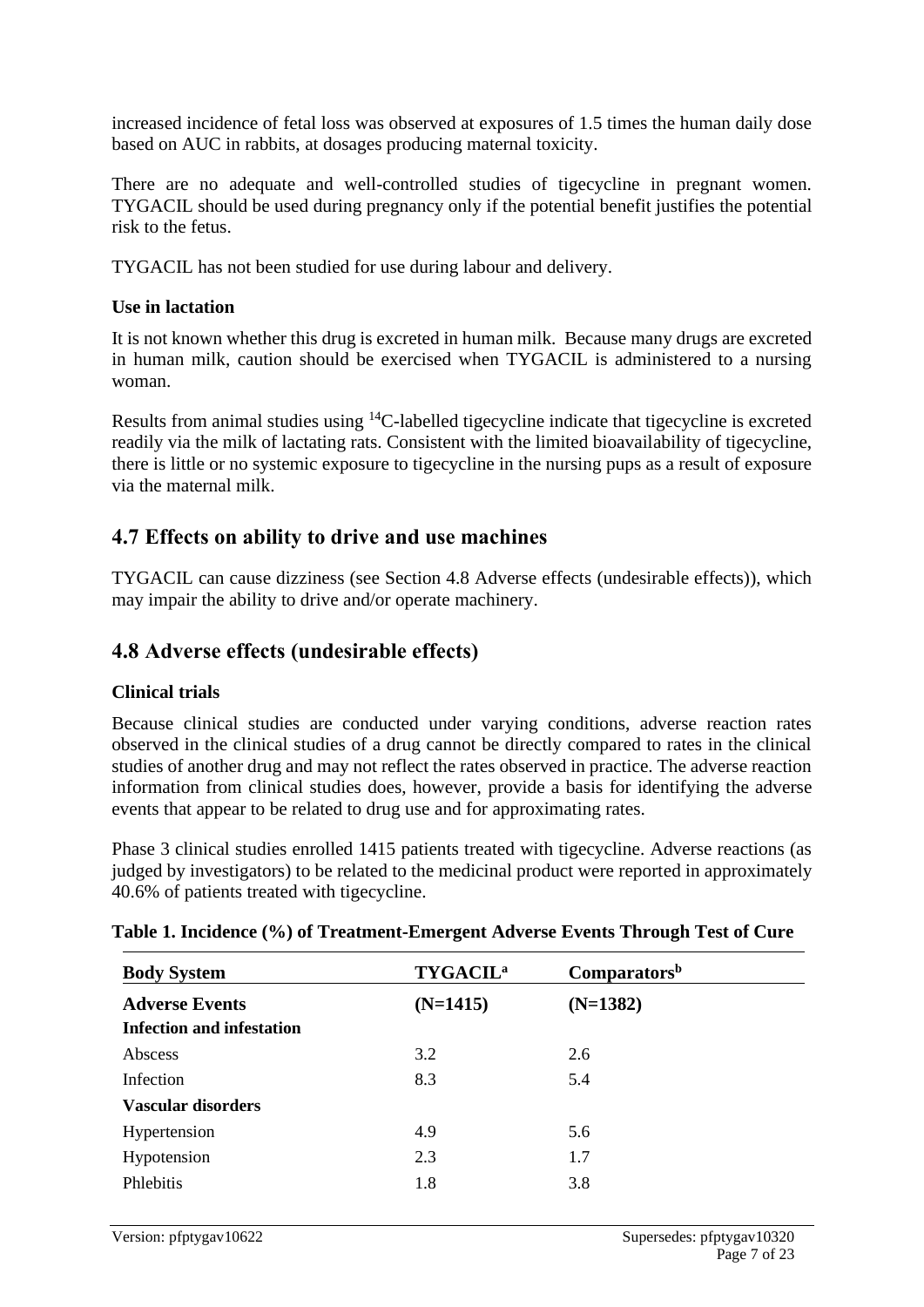| <b>Body System</b>                                   | <b>TYGACIL<sup>a</sup></b> | Comparators <sup>b</sup> |  |  |  |
|------------------------------------------------------|----------------------------|--------------------------|--|--|--|
| <b>Gatrointestinal disorders</b>                     |                            |                          |  |  |  |
| Constipation                                         | 2.8                        | 4.1                      |  |  |  |
| Diarrhoea                                            | 12.7                       | 10.8                     |  |  |  |
| Dyspepsia                                            | 2.9                        | 1.6                      |  |  |  |
| Nausea                                               | 29.5                       | 15.8                     |  |  |  |
| Vomiting                                             | 19.7                       | 10.8                     |  |  |  |
| Abdominal pain                                       | 6.8                        | 5.7                      |  |  |  |
| <b>Blood and lymphatic system disorders</b>          |                            |                          |  |  |  |
| Anaemia                                              | 4.2                        | 4.8                      |  |  |  |
| Leukocytosis                                         | 3.7                        | 2.5                      |  |  |  |
| Thrombocythaemia                                     | 6.1                        | 6.2                      |  |  |  |
| <b>Hepatobiliary disorders</b>                       |                            |                          |  |  |  |
| Hyperbilirubinaemia                                  | 2.3                        | 0.9                      |  |  |  |
| <b>Metabolism and nutritional disorders</b>          |                            |                          |  |  |  |
| Hyperglycaemia                                       | 1.8                        | 2.9                      |  |  |  |
| Hypokalaemia                                         | 2.1                        | 2.9                      |  |  |  |
| Hypoproteinaemia                                     | 4.5                        | 3.0                      |  |  |  |
| Nervous system disorders                             |                            |                          |  |  |  |
| <b>Dizziness</b>                                     | 3.5                        | 2.7                      |  |  |  |
| Insomnia                                             | 2.3                        | 3.3                      |  |  |  |
| Headache                                             | 5.9                        | 6.5                      |  |  |  |
| Respiratory, thoracic and mediastinal disorders      |                            |                          |  |  |  |
| Cough increased                                      | 3.7                        | 3.8                      |  |  |  |
| Dyspnoea                                             | 2.9                        | 2.7                      |  |  |  |
| <b>Investigations</b>                                |                            |                          |  |  |  |
| Alkaline phosphatase increased                       | 3.5                        | 2.6                      |  |  |  |
| Amylase increased                                    | 3.1                        | 1.4                      |  |  |  |
| Blood urea increased                                 | 2.1                        | 0.2                      |  |  |  |
| Lactic dehydrogenase increased                       | 4.0                        | 3.5                      |  |  |  |
| AST increased <sup>c</sup>                           | 4.3                        | 4.4                      |  |  |  |
| ALT increased <sup>c</sup>                           | 5.6                        | 4.7                      |  |  |  |
| Pulmonary physical finding                           | 1.9                        | 2.2                      |  |  |  |
| Skin and subcutaneous tissue disorders               |                            |                          |  |  |  |
| Pruritus                                             | 2.6                        | 4.1                      |  |  |  |
| Rash                                                 | 2.4                        | 4.1                      |  |  |  |
| Hyperhidrosis                                        | 2.3                        | 1.6                      |  |  |  |
| Musculoskeletal and connective tissue disorders      |                            |                          |  |  |  |
| <b>Back Pain</b>                                     | 1.2                        | 2.3                      |  |  |  |
| General disorders and administration site conditions |                            |                          |  |  |  |
| Pain                                                 | 3.7                        | 2.9                      |  |  |  |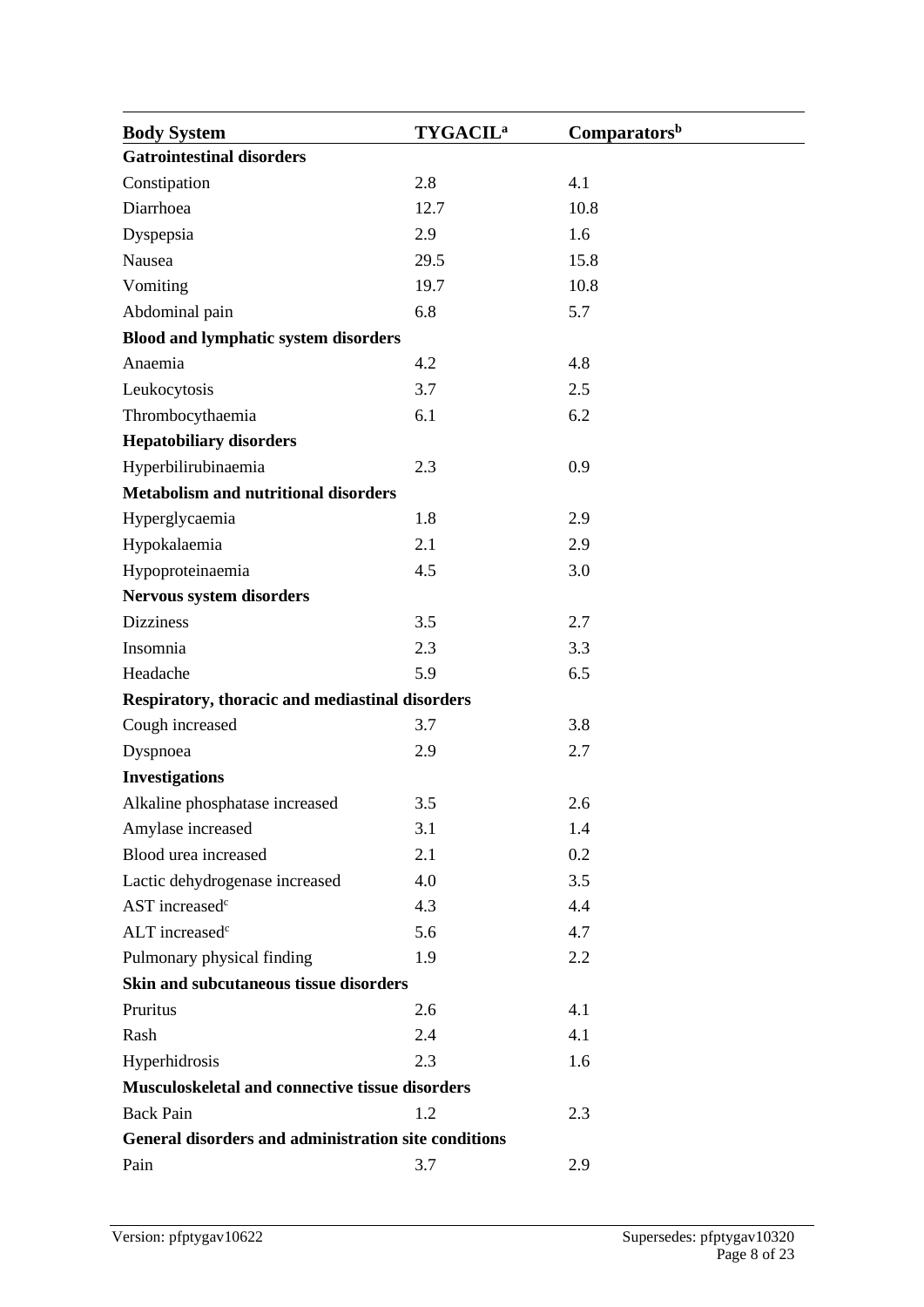| <b>Body System</b>          | <b>TYGACIL<sup>a</sup></b> | Comparators <sup>b</sup> |
|-----------------------------|----------------------------|--------------------------|
| Asthenia                    | 2.5                        | 1.7                      |
| Fever                       | 7.1                        | 9.8                      |
| Impaired healing            | 3.5                        | 2.6                      |
| Peripheral oedema           | 3.3                        | 3.3                      |
| Local reaction to procedure | 9.0                        | 9.1                      |

<sup>a</sup> 100 mg initially, followed by 50 mg every 12 hours

<sup>b</sup> Vancomycin/Aztreonam, Imipenem/Cilastatin, Linezolid

<sup>c</sup> LFT abnormalities in TYGACIL-treated patients were reported more frequently in the post therapy period than those in comparator-treated patients, which occurred more often on therapy.

For patients who received tigecycline, the following adverse reactions were reported:

Expected frequency of adverse reactions is presented in CIOMS frequency categories:

| Very Common:        | $\geq 10\%$                                 |
|---------------------|---------------------------------------------|
| Common:             | $\geq$ 1 % and < 10 %                       |
| Uncommon:           | $\geq$ 0.1% and < 1%                        |
| Rare:               | $\geq 0.01\%$ and $< 0.1\%$                 |
| Very rare:          | $< 0.01\%$                                  |
| Frequency not known | cannot be estimated from the available data |

*System Organ Class Adverse Reaction*

#### **Blood and lymphatic system disorders**

| Common   | Activated partial thromboplastin time prolonged (aPTT), prothrombin time<br>prolonged (PT) |  |  |  |
|----------|--------------------------------------------------------------------------------------------|--|--|--|
| Uncommon | International normalised ratio increased (INR)                                             |  |  |  |

#### **Metabolism and nutrition disorders**

Common Hypoproteinaemia, decreased appetite

#### **Nervous system disorders**

Common Dizziness, headache

#### **Vascular disorders**

| Common | <b>Phlebitis</b> |  |
|--------|------------------|--|
|        |                  |  |

Uncommon Thrombophlebitis

#### **Gastrointestinal disorders**

- Very common Nausea, vomiting, diarrhoea
- Common Abdominal pain, dyspepsia

#### **Skin and subcutaneous tissue disorders**

Common Pruritus, rash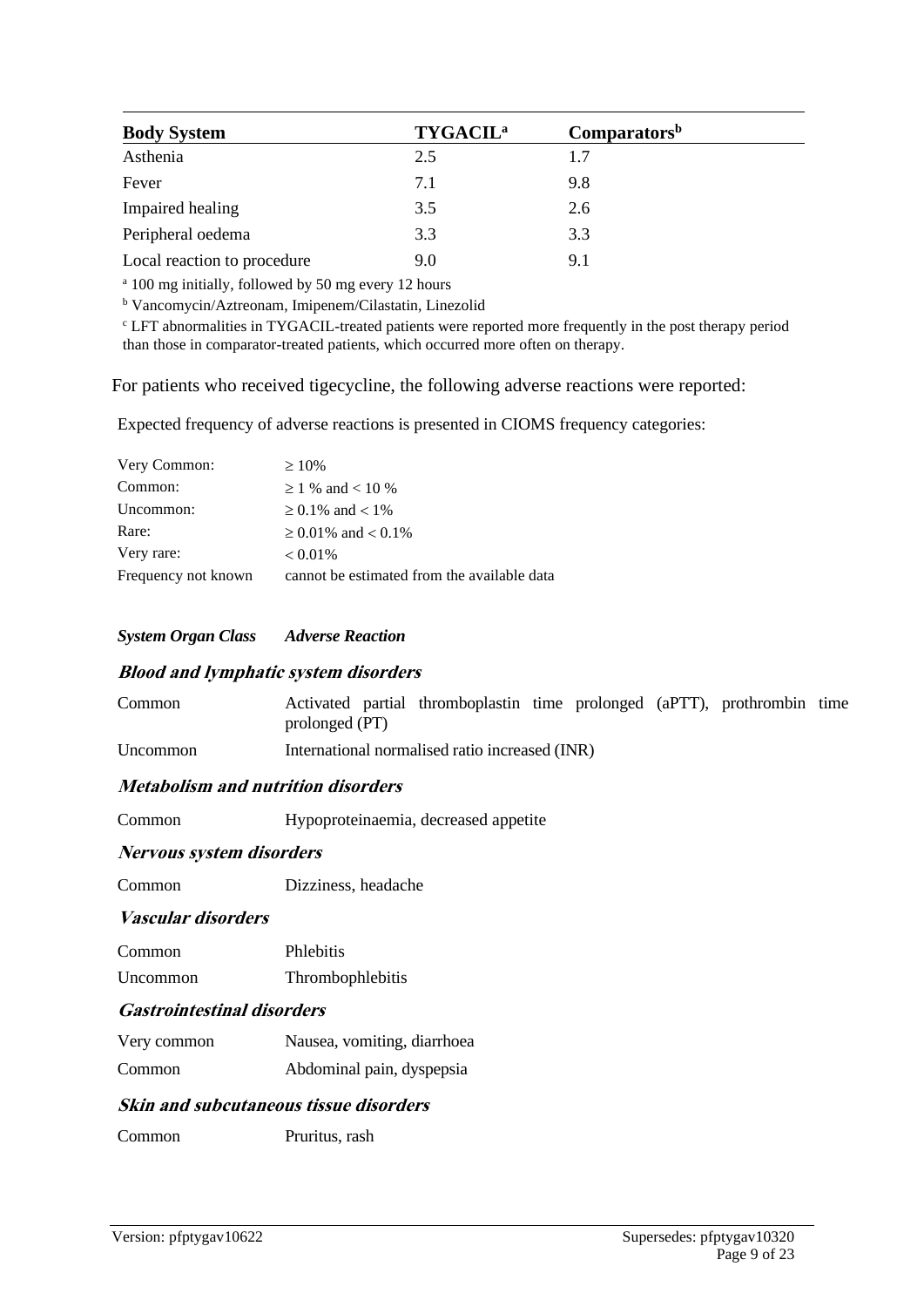#### *System Organ Class Adverse Reaction*

#### **General disorders and administration site conditions**

| Uncommon                           | Injection site inflammation, injection site pain, injection site reaction, injection site<br>oedema, injection site phlebitis |  |  |
|------------------------------------|-------------------------------------------------------------------------------------------------------------------------------|--|--|
| <i>Investigation</i>               |                                                                                                                               |  |  |
| Common                             | Amylase increased, blood urea increased (BUN)                                                                                 |  |  |
| <b>Infections and infestations</b> |                                                                                                                               |  |  |
| Common                             | Abscess, infections                                                                                                           |  |  |
| Uncommon                           | Sepsis/septic shock                                                                                                           |  |  |

#### **Hepato-biliary disorders**

Common Aspartate aminotransferase (AST) increased, alanine aminotransferase (ALT) increased, hyperbilirubinaemia

In Phase 3 clinical studies, infection-related serious adverse events were more frequently reported for subjects treated with TYGACIL (6.7%) vs. comparator (4.6%). Significant differences in sepsis/septic shock with TYGACIL (1.5%) vs. comparators (0.5%) were observed. Due to baseline differences between treatment groups in this subset of patients, the relationship of this outcome to treatment cannot be established (see Section 4.4 Special warnings and precautions for use). Other events included non-significant differences in abscess (1.8% vs 1.6%) and infections, including wound infections (1.7% vs. 1.1%) for TYGACIL vs. comparator respectively.

AST and ALT abnormalities in TYGACIL-treated patients were reported more frequently in the post therapy period than in those in comparator-treated patients, which occurred more often on therapy.

The most common treatment-emergent adverse reactions in patients treated with tigecycline were nausea 26.4% (16.9% mild; 8.1% moderate; 1.3% severe) and vomiting 18.1% (11.0% mild; 6.1% moderate; 1.0% severe). In general, nausea or vomiting occurred early (days 1-2).

Discontinuation from tigecycline was most frequently associated with nausea (1.1%) and vomiting  $(1.1\%)$ .

Treatment was discontinued due to adverse reactions in 5.0% of patients. Discontinuation from tigecycline was most frequently associated with nausea (1.3%) and vomiting (1.0%).

#### **All-cause mortality**

In cSSSI and cIAI trials, death occurred in 2.4% (54/2216) of patients receiving tigecycline and 1.7% (37/2206) of patients receiving comparator drugs.

In a pooled analysis of all 13 Phase 3 and 4 trials that included a comparator, death occurred in 4.0% (150/3788) of patients receiving tigecycline and 3.0% (110/3646) of patients receiving comparator drugs. In a pooled analysis of these trials, the risk difference of all cause mortality was 0.9% (95% CI 0.1, 1.8) between tigecycline and comparator treated patients. No significant differences were observed between treatments by infection type (see Table 9). The cause of the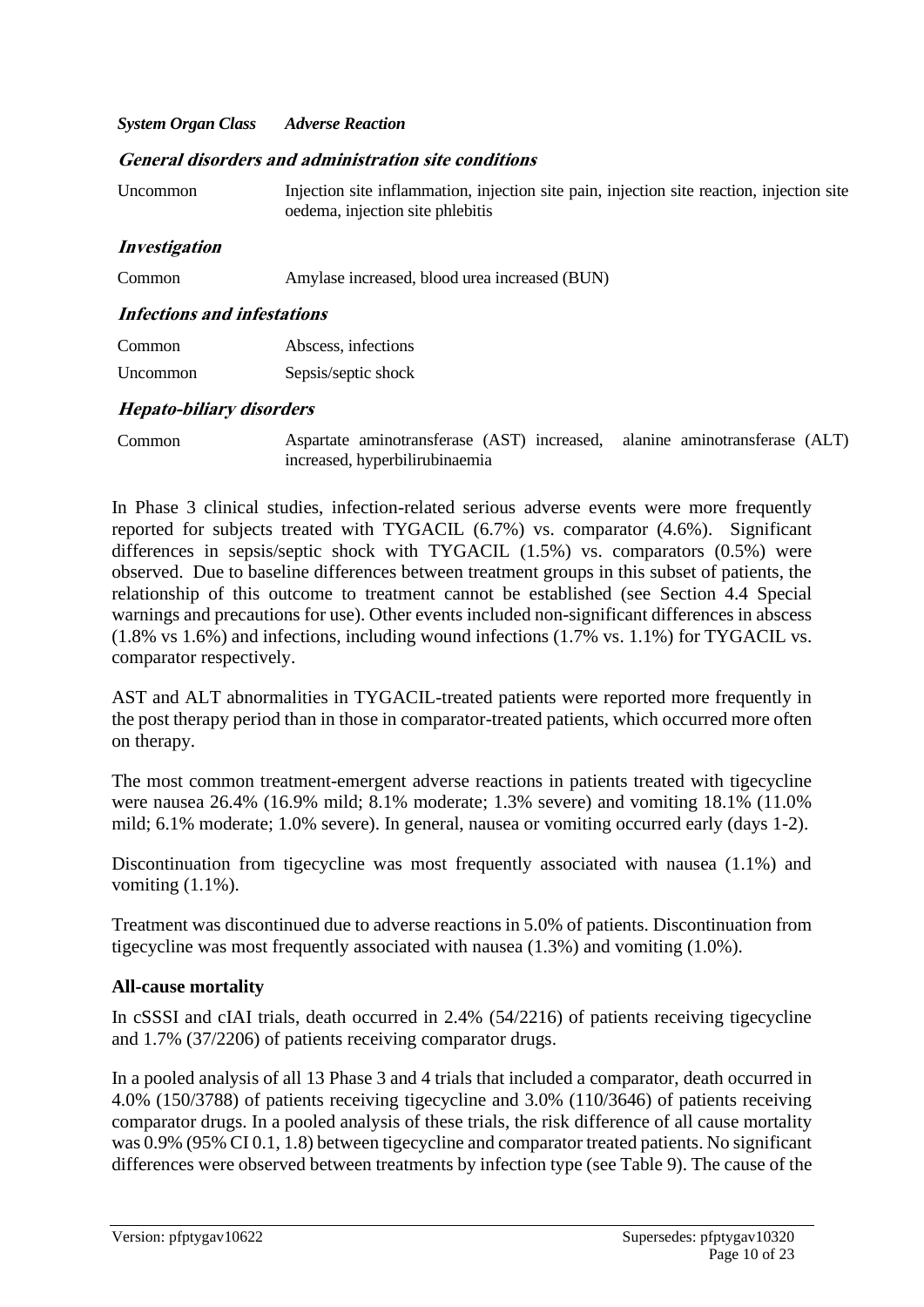imbalance has not been established. Generally, deaths were the result of worsening infection, or complications of infection or underlying co-morbidities.

|                                 | <b>Tigecycline</b> | Comparator    |          |               | <b>Risk Difference</b> <sup>†</sup> |  |
|---------------------------------|--------------------|---------------|----------|---------------|-------------------------------------|--|
| <b>Infection</b><br><b>Type</b> | n/N                | $\frac{0}{0}$ | n/N      | $\frac{0}{0}$ | $\%$ (95% CI)                       |  |
| cSSSI                           | 12/834             | 1.4           | 6/813    | 0.7           | $0.7(-0.5, 1.9)$                    |  |
| cIAI                            | 42/1382            | 3.0           | 31/1393  | 2.2           | $0.8(-0.4, 2.1)$                    |  |
| CAP                             | 12/424             | 2.8           | 11/422   | 2.6           | $0.2$ ( $-2.3$ , $2.7$ )            |  |
| <b>HAP</b>                      | 66/467             | 14.1          | 57/467   | 12.2          | $1.9(-2.6, 6.4)$                    |  |
| $Non-VAPa$                      | 41/336             | 12.2          | 42/345   | 12.2          | $0.0$ ( $-5.1, 5.2$ )               |  |
| VAP <sup>a</sup>                | 25/131             | 19.1          | 15/122   | 12.3          | $6.8$ ( $-2.9$ , 16.2)              |  |
| RP                              | 11/128             | 8.6           | 2/43     | 4.7           | $3.9(-9.1, 11.6)$                   |  |
| <b>DFI</b>                      | 7/553              | 1.3           | 3/508    | 0.6           | $0.7(-0.8, 2.2)$                    |  |
| <b>Overall</b><br>Unadjusted    | 150/3788           | 4.0           | 110/3646 | 3.0           | 0.9(0.1, 1.8)                       |  |

**Table 2: Patients with Outcome of Death by Infection Type**

CAP=Community-acquired pneumonia; cIAI=complicated intra-abdominal infections; cSSSI=Complicated skin and skin structure infections; HAP = hospital-acquired pneumonia; VAP = ventilator associated pneumonia; RP= resistant pathogens; DFI= diabetic foot infections.

† The difference between the percentage of patients who died in tigecycline and comparator treatment groups. The 95% CIs were calculated using the Wilson Score Method with continuity correction.

<sup>a</sup> These are subgroups of the HAP population

Note: The trials include 300, 305, 900 (cSSSI); 301, 306, 315, 316, 400 (cIAI); 308 and 313 (CAP); 311 (HAP); 307 (Resistant gram-positive pathogen study in patients with MRSA or Vancomycin-Resistant Enterococcus (VRE)), and 319 (DFI with and without osteomyelitis).

#### **Post-marketing experience**

The following adverse reactions have been identified during post marketing use of TYGACIL. As these reactions are reported voluntarily from a population of uncertain size, it is not always possible to reliably estimate their frequency or establish causal relationship to drug exposure.

Post-marketing adverse reactions not previously listed in the product information or determined to have a greater frequency in post-marketing use include:

| <b>Blood and lymphatic system disorders</b>     |                                                           |  |
|-------------------------------------------------|-----------------------------------------------------------|--|
| Common                                          | Thrombocytopenia                                          |  |
| Rare                                            | Hypofibrinogenaemia                                       |  |
| <b>Metabolism and nutrition disorders</b>       |                                                           |  |
| Common                                          | Hypoglycaemia                                             |  |
| Respiratory, thoracic and mediastinal disorders |                                                           |  |
| Common                                          | Pneumonia                                                 |  |
| <b>Gastrointestinal disorders</b>               |                                                           |  |
| <b>Uncommon</b>                                 | Pancreatitis acute                                        |  |
| Skin and subcutaneous tissue disorders          |                                                           |  |
| Frequency not known                             | Severe skin reactions, including Stevens-Johnson Syndrome |  |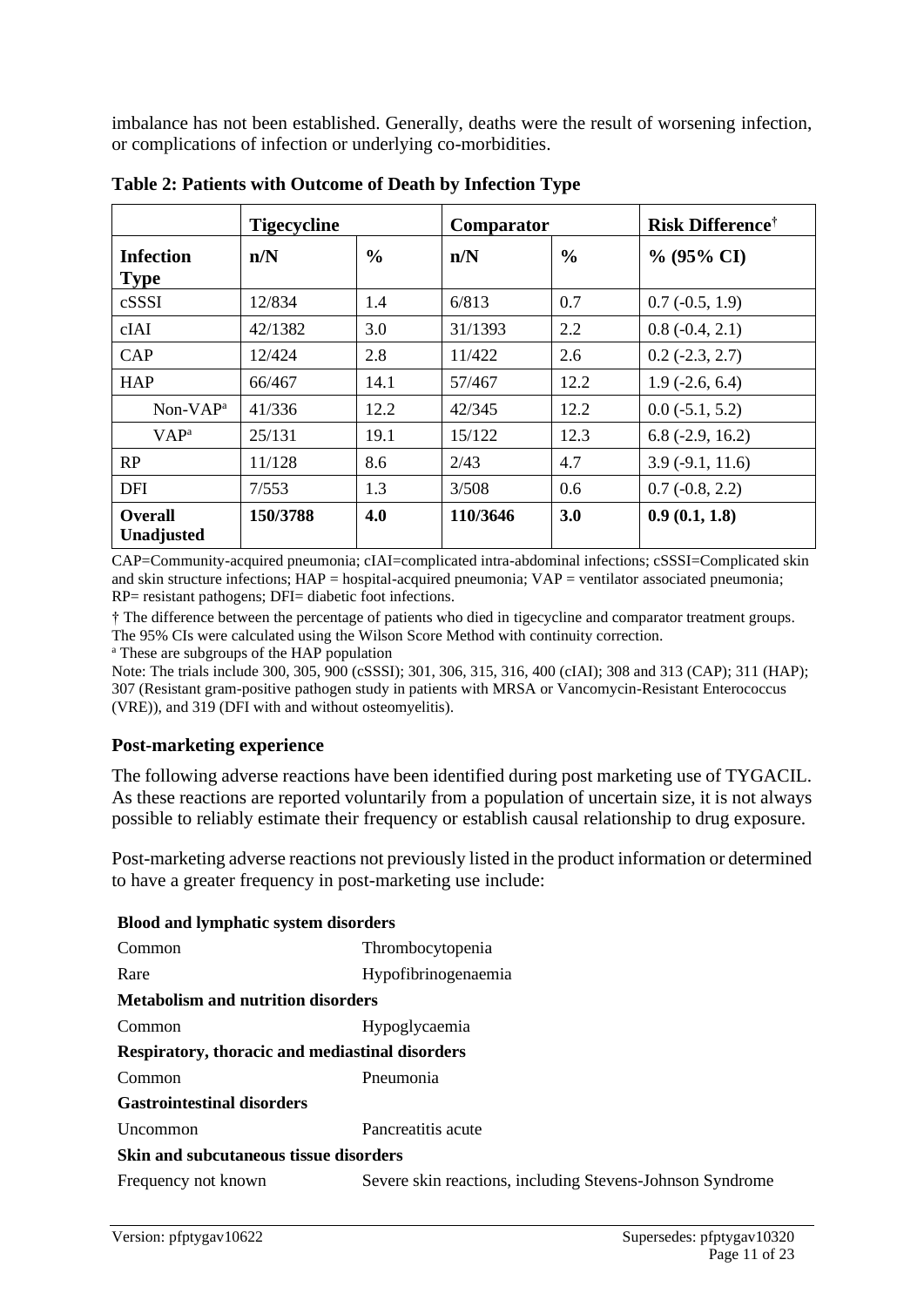#### **General disorders and administration site conditions**

| Common                          | Impaired healing, injection site reaction    |
|---------------------------------|----------------------------------------------|
| Immune system disorders         |                                              |
| Frequency not known             | Anaphylactic reaction/anaphylactoid reaction |
| <b>Hepato-biliary disorders</b> |                                              |
| Uncommon                        | Jaundice                                     |
| Frequency not known             | Cholestasis                                  |

### **Reporting suspected adverse effects**

Reporting suspected adverse reactions after registration of the medicinal product is important. It allows continued monitoring of the benefit-risk balance of the medicinal product. Healthcare professionals are asked to report any suspected adverse reactions at www.tga.gov.au/reportingproblems.

### **4.9 Overdose**

No specific information is available on the treatment of overdosage with tigecycline. Intravenous administration of tigecycline at a single dose of 300 mg over 60 minutes in healthy volunteers resulted in an increased incidence of nausea and vomiting. Tigecycline is not removed in significant quantities by haemodialysis.

For information on the management of overdose, contact the Poisons Information Centre on 13 11 26 (Australia).

# **5. PHARMACOLOGICAL PROPERTIES**

### **5.1 Pharmacodynamic properties**

#### **Mechanism of action**

Tigecycline, a tetracycline class antibiotic in the glycylcycline subcategory, inhibits protein translation in bacteria by binding to the 30S ribosomal subunit and blocking entry of aminoacyl tRNA molecules into the A site of the ribosome. This prevents incorporation of amino acid residues into elongating peptide chains. Tigecycline carries a glycylamido moiety attached to the 9-position of minocycline. The substitution pattern is not present in any naturally occurring or semisynthetic tetracycline and imparts certain microbiologic properties to tigecycline. Tigecycline is not affected by the major tetracycline resistance mechanism of ribosomal protection and is not affected by many efflux systems. Accordingly, tigecycline has demonstrated *in vitro* and in vivo activity against a broad spectrum of bacterial pathogens.

There has currently been limited cross-resistance observed between tigecycline and other antibiotics. *In vitro* studies have not demonstrated antagonism between tigecycline and other commonly used antibiotics. In general, tigecycline is considered bacteriostatic.

Tigecycline is not affected by resistance mechanisms such as  $\beta$ -lactamases (including extended spectrum  $\beta$ -lactamases), target site modifications, macrolide efflux pumps or enzyme target changes (e.g., gyrase/topoisomerase).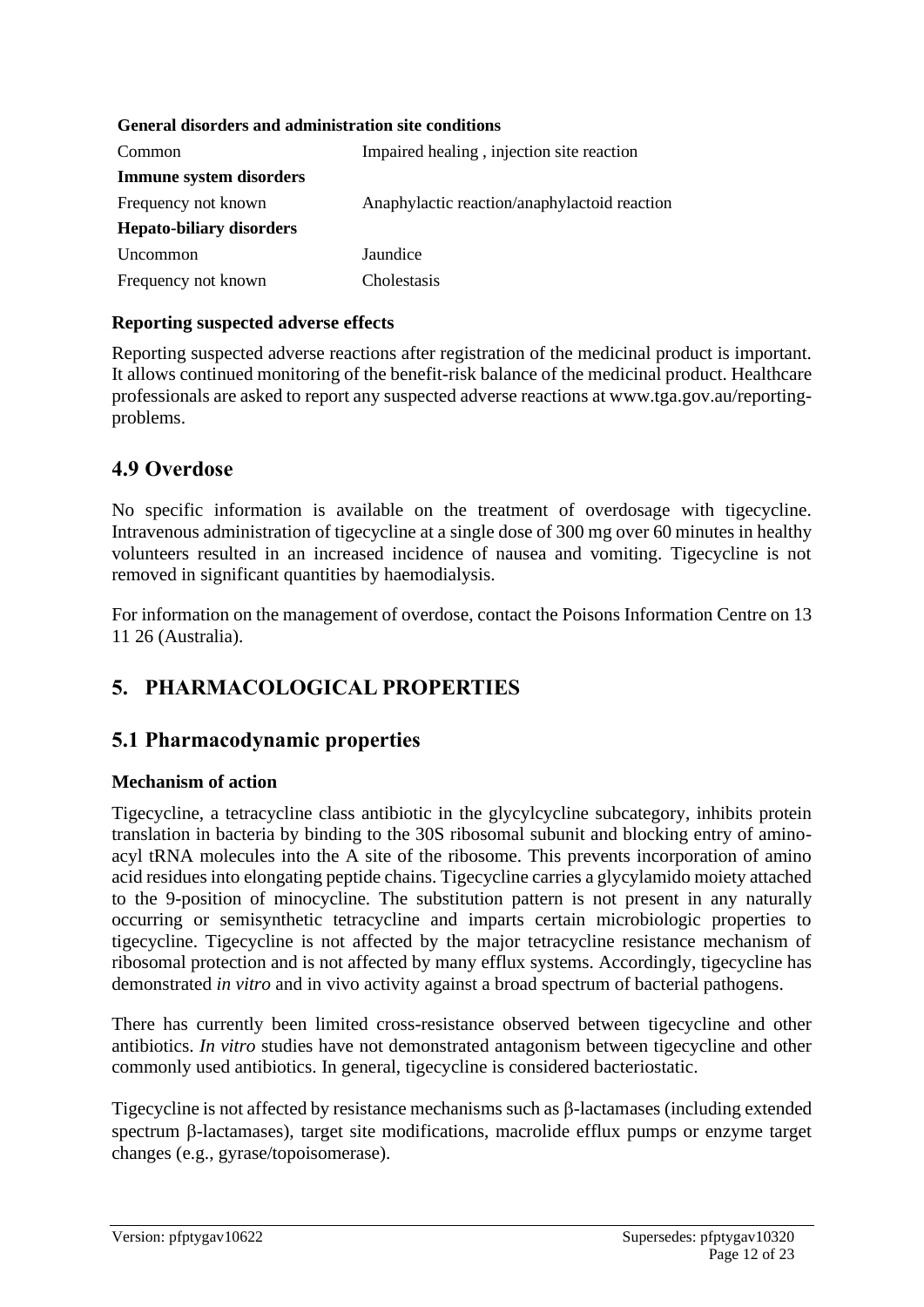#### **Susceptibility tests**

Dilution or diffusion techniques, either quantitative (MIC) or breakpoint, should be used following a regularly updated, recognised and standardised method. Standardised susceptibility test procedures require the use of laboratory control microorganisms to control the technical aspects of the laboratory procedures.

A report of "Susceptible" indicates that the pathogen is likely to be inhibited if the antimicrobial compound in the blood reaches the concentrations usually achievable. A report of "Intermediate" indicates that the result should be considered equivocal, and if the microorganism is not fully susceptible to alternative, clinically feasible drugs, the test should be repeated. This category implies possible clinical applicability in body sites where the drug is physiologically concentrated or in situations where high dosage of drug can be used. This category also provides a buffer zone, which prevents small uncontrolled technical factors from causing major discrepancies in interpretation.

A report of "Resistant" indicates that the pathogen is not likely to be inhibited if the antimicrobial compound in the blood reaches the concentrations usually achievable; other therapy should be selected.

|                                                                            | <b>Minimum Inhibitory</b><br>Concentrations $(\mu g/mL)$ |                          |           | <b>Disk Diffusion</b><br>(zone diameters in mm) |           |           |
|----------------------------------------------------------------------------|----------------------------------------------------------|--------------------------|-----------|-------------------------------------------------|-----------|-----------|
| Pathogen                                                                   | S                                                        | I                        | R         | S                                               | I         | R         |
| <i>Staphylococcus aureus</i> (including<br>methicillin-resistant isolates) | $\leq 0.5a$                                              |                          |           | $\geq$ 19                                       |           |           |
| Streptococcus spp. Other than S.<br>pneumoniae                             | $\leq 0.25a$                                             |                          |           | $\geq$ 19                                       |           |           |
| Streptococcus pneumoniae                                                   | $\leq 0.12a$                                             |                          |           | $\geq$ 21                                       |           |           |
| Enterococcus faecalis (vancomycin-<br>susceptible isolates only)           | $\leq 0.25a$                                             |                          |           | $\geq$ 19                                       |           |           |
| Enterobacteriaceae <sup>b</sup>                                            | $\leq$ 2                                                 | $\overline{4}$           | $\geq 8$  | $\geq$ 19                                       | $15 - 18$ | $\leq$ 14 |
| Haemophilus influenzae                                                     | $\leq 1a$                                                |                          |           | >21                                             |           |           |
| Moraxella catarrhalis                                                      | $\leq 0.12a$                                             | $\overline{\phantom{a}}$ |           | >27                                             |           |           |
| Anaerobes <sup>c</sup>                                                     | $\leq$ 4                                                 | 8                        | $\geq 16$ | n/a                                             | n/a       | n/a       |

#### **Table 3. Susceptibility Test Result Interpretive Criteria for Tigecycline**

<sup>a</sup>The current absence of resistant isolates precludes defining any results other than "Susceptible". Isolates yielding MIC results suggestive of "Nonsusceptible" category should be submitted to reference laboratory for further testing.

<sup>b</sup>Tigecycline has decreased in vitro activity against *Morganella* spp, *Proteus* spp. and *Providencia* spp. <sup>c</sup> Agar dilution

#### **Microbiology**

Tigecycline has been shown to be active against most strains of the following microorganisms, both *in vitro* and in clinical infections as described Section 4.1 Indications.

#### *Gram-positive aerobes*

• *Enterococcus faecalis* (vancomycin-susceptible isolates only)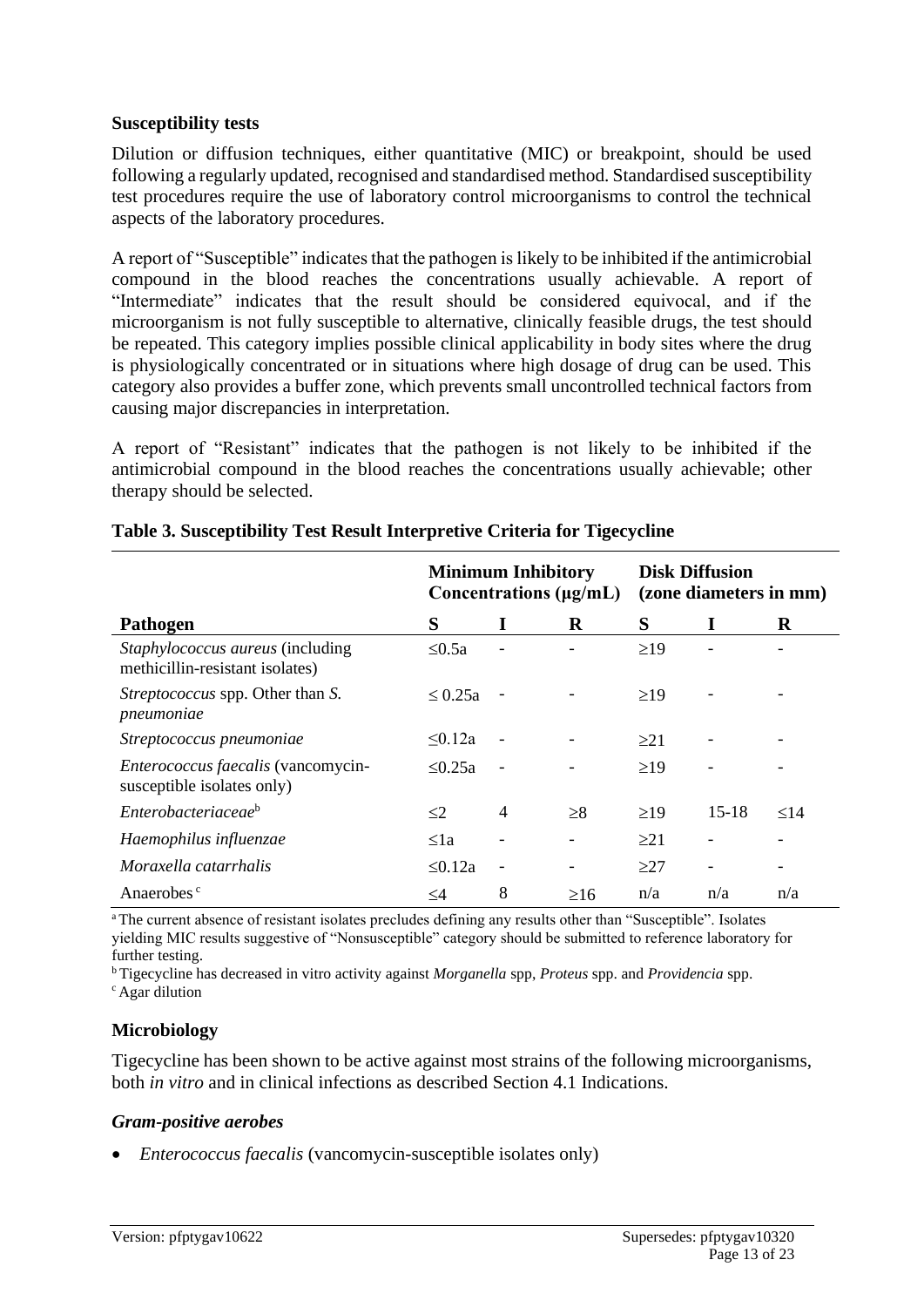- *Staphylococcus aureus (*methicillin-susceptible and -resistant isolates, including isolates that bear molecular and virulence markers commonly associated with community-acquired MRSA including the SCCmec type IV element and the pvl gene)
- *Streptococcus agalactiae*
- *Streptococcus anginosus* (includes S. anginosus, S .intermedius, S. constellatus)
- *Streptococcus pyogenes*
- *Streptococcus pneumoniae* (penicillin-susceptible isolates).

#### *Gram-negative aerobes*

- *Citrobacter freundii*
- *Enterobacter cloacae*
- *Escherichia coli* (including ESBL producing strains)
- *Haemophilus influenzae*
- *Klebsiella oxytoca*
- *Klebsiella pneumoniae* (including ESBL producing strains)
- *Legionella pneumophila*
- *Moraxella catarrhalis.*

#### *Anaerobic bacteria*

- *Bacteroides fragilis*
- *Bacteroides thetaiotaomicron*
- *Bacteroides uniformis*
- *Bacteroides vulgatus*
- *Clostridium perfringens*
- Peptostreptococcus spp.
- *Peptostreptococcus micros.*

#### *Atypical bacteria*

- *Chlamydia pneumoniae*
- *Mycoplasma pneumoniae.*

*In vitro* data are available for the following organisms, but their clinical significance is unknown. The *in vitro* minimum inhibitory concentrations (MIC) of 90% or more of these microorganisms were less than or equal to the susceptible breakpoint for tigecycline. However, the safety and effectiveness of tigecycline in treating clinical infections due to these microorganisms have not been established in adequate and well-controlled clinical trials.

#### *Gram-positive aerobes*

- *Enterococcus avium*
- *Enterococcus casseliflavus*
- Enterococcus faecalis (vancomycin-resistant isolates)
- Enterococcus faecium (vancomycin-susceptible and -resistant isolates)
- *Enterococcus gallinarum*
- *Listeria monocytogenes*
- Staphylococcus epidermidis (methicillin-susceptible and -resistant isolates
- *Staphylococcus haemolyticus*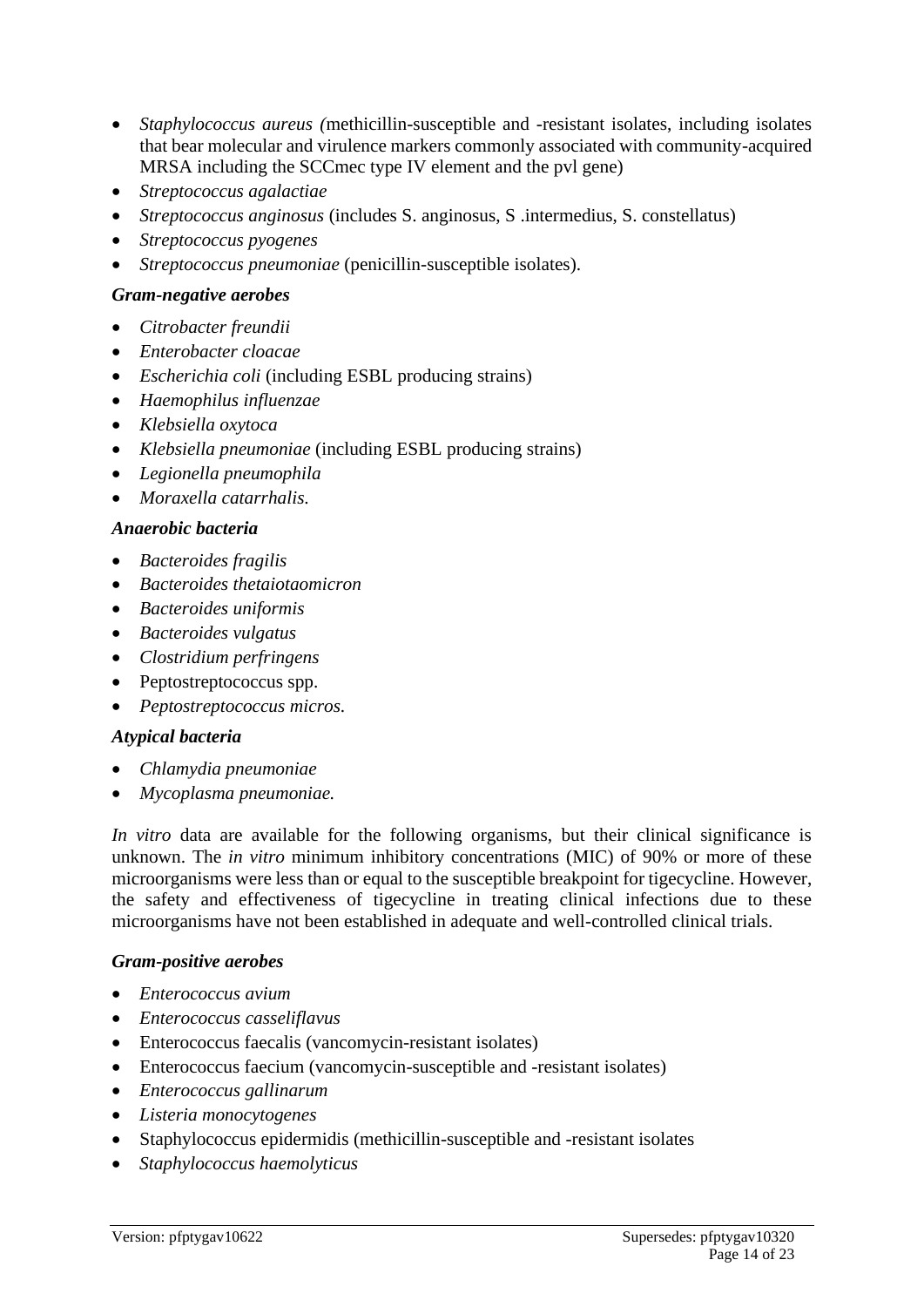- Streptococcus pneumoniae (penicillin-resistant isolates)
- *Viridans group streptococci.*

### *Gram-negative aerobes*

- *Acinetobacter calcoaceticus/baumannii complex*
- *Aeromonas hydrophila*
- *Citrobacter koseri*
- *Enterobacter aerogenes*
- *Haemophilus parainfluenzae*
- Klebsiella pneumoniae (including AmpC producing strains)
- *Pasteurella multocida*
- *Salmonella enterica ser. Enteritidis*
- *Salmonella enterica ser. Paratyphi*
- *Salmonella enterica ser. Typhi*
- *Salmonella enterica ser. Typhimurium*
- *Serratia marcescens*
- *Shigella boydii*
- *Shigella dysenteriae*
- *Shigella flexneri*
- *Shigella sonnei*
- *Stenotrophomonas maltophilia.*

#### *Anaerobic bacteria*

- *Bacteroides ovatus*
- *Clostridium difficile*
- Peptostreptococcus spp.
- Porphyromonas spp.
- Prevotella spp.

#### *Atypical bacteria*

- *Mycobacterium abscessus*
- *Mycobacterium chelonae*
- *Mycobacterium fortuitum.*

### **Resistant**

#### **Gram-negative aerobes**

*Pseudomonas aeruginosa* and *Proteeae* (*Proteus* spp*., Providencia* spp*.* and *Morganella* spp.)

#### **Anaerobic bacteria**

No naturally occurring species have been found to be inherently resistant to tigecycline.

#### **Resistance**

There has been no cross-resistance observed between tigecycline and other antibiotics caused by antibiotic-specific resistance mechanisms.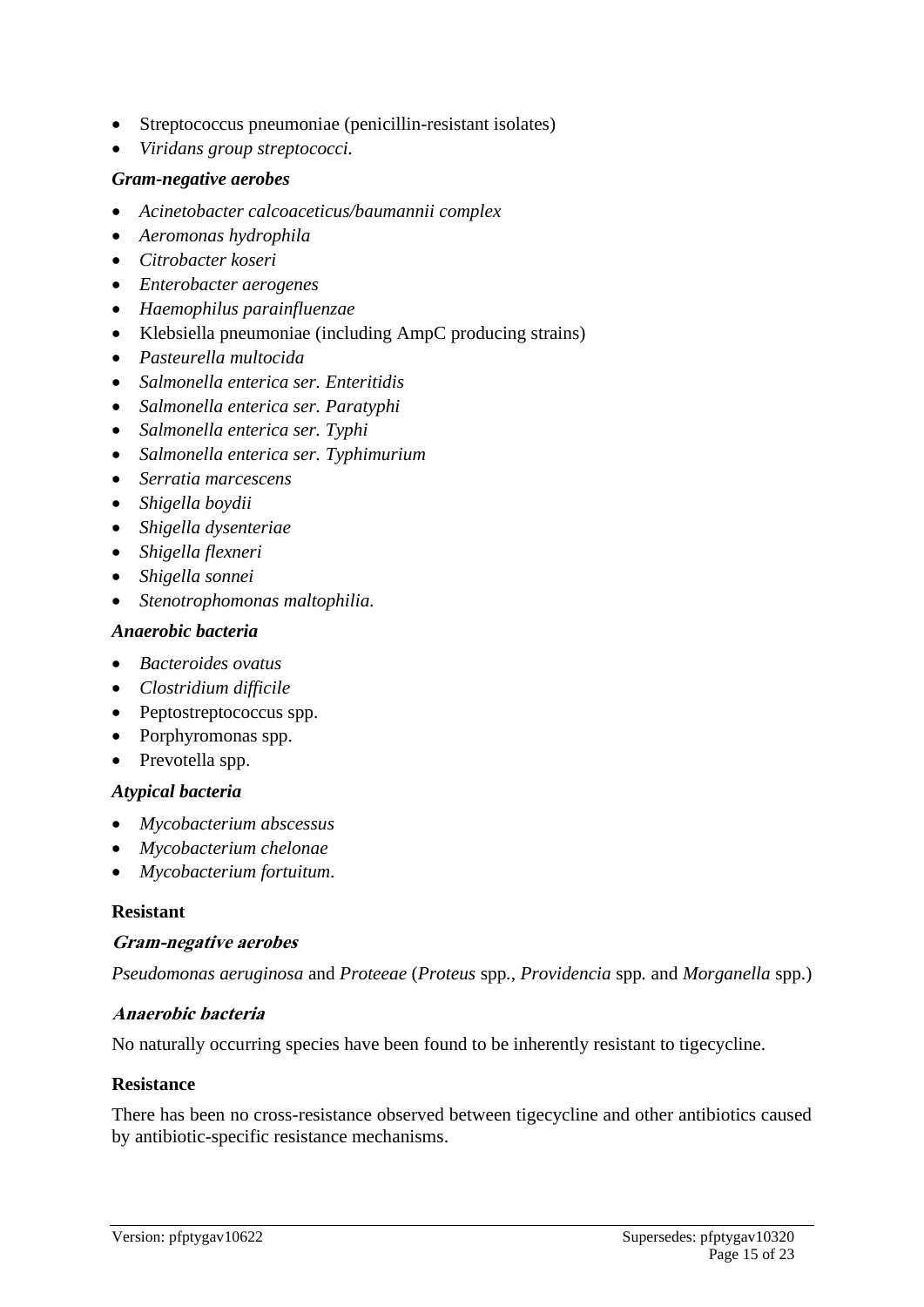Tigecycline is not affected by the major tetracycline resistance mechanism of ribosomal protection and is not affected by many efflux systems.

Acquired resistance to tigecycline has been demonstrated in several clinical isolates of Enterobacteriaceae due to overexpression of the AcrAB efflux system, a multi-drug efflux pump.

In *in-vitro* studies, no antagonism has been observed between tigecycline and any other commonly used antibiotic class.

### **Clinical trials**

### **Complicated skin and skin structure infections**

Tigecycline was evaluated in adults for the treatment of complicated skin and skin structure infections (cSSSI) in two randomised, double-blind, active-controlled, multinational, multicenter studies. These studies compared tigecycline (100 mg IV initial dose followed by 50 mg every 12 hours) with vancomycin (1g IV every 12 hours)/aztreonam (2g IV every 12 hours) for 5 to 14 days. Patients with complicated deep soft-tissue infections including wound infections and cellulitis  $(210 \text{ cm}, \text{ requiring surgery/drainage or with complicated, underlying})$ disease), major abscesses, infected ulcers, and burns were enrolled in the studies. Patients with chronically infected ulcers, peripheral vascular disease requiring amputation, necrotising infections and contiguous osteomyelitis were not included in these studies. The primary efficacy endpoint was the clinical response at the test of cure (TOC) visit in the co-primary populations of the clinically evaluable (CE) and clinical modified intent-to-treat (c-mITT) patients. See Table 4 below.

#### **Table 4. Clinical Cure Rates from Two Pivotal Studies in Complicated Skin and Skin Structure Infection after 5 to 14 Days of Therapy**

|           | Tigecycline <sup>a</sup><br>$n/N$ (%) | Vancomycin/Aztreonam <sup>b</sup><br>$n/N$ (%) |
|-----------|---------------------------------------|------------------------------------------------|
| <b>CE</b> | 365/422 (86.5)                        | 364/411 (88.6)                                 |
| $c$ -mITT | 429/538 (79.7)                        | 425/519 (81.9)                                 |

<sup>a</sup> 100 mg initially, followed by 50 mg every 12 hours

<sup>b</sup> Vancomycin (1 g IV every 12 hours)/Aztreonam (2 g IV every 12 hours).

Clinical cure rates at test of cure (TOC) by pathogen in microbiologically evaluable patients with complicated skin and skin structure infections are presented in Table 5 below.

### **Table 5. Clinical Cure Rates by Infecting Pathogen in Microbiologically Evaluable Patients with Complicated Skin and Skin Structure Infections<sup>a</sup>**

| <b>Pathogen</b>                                                             | <b>Tigecycline</b><br>$n/N$ (%) | <b>Vancomycin/Aztreonam</b><br>$n/N$ (%) |
|-----------------------------------------------------------------------------|---------------------------------|------------------------------------------|
| Escherichia coli                                                            | 29/36 (80.6)                    | 26/30(86.7)                              |
| Enterobacter cloacae                                                        | 10/12(83.3)                     | 15/15(100)                               |
| Enterococcus faecalis (vancomycin<br>susceptible only)                      | 15/21(71.4)                     | 19/24 (79.2)                             |
| Methicillin-susceptible Staphylococcus<br><i>aureus</i> (MSSA) <sup>b</sup> | 124/137(90.5)                   | 113/120 (94.2)                           |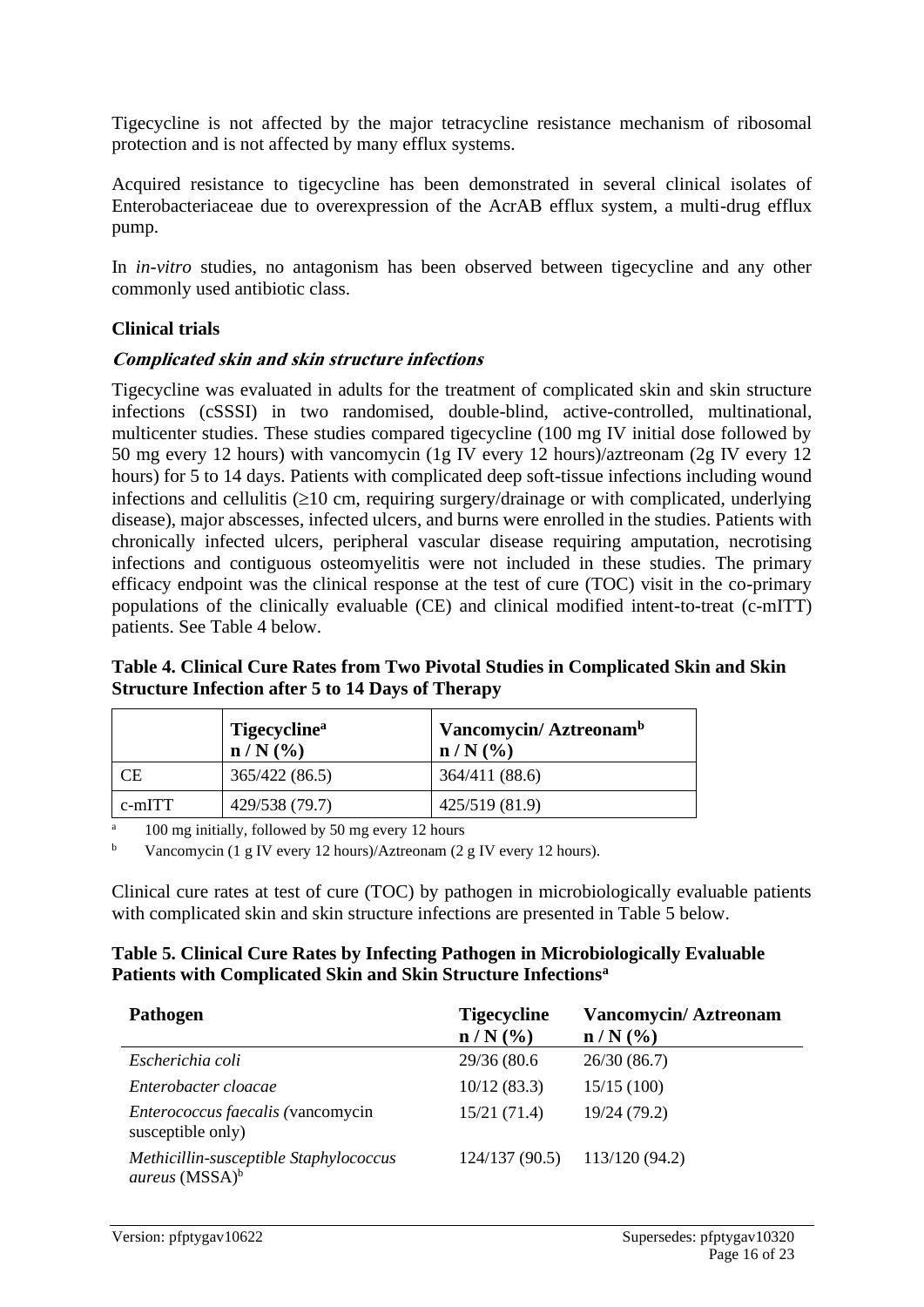| Methicillin-resistant Staphylococcus aureus<br>(MRSA) | 79/95 (83.2) | 46/57(80.7)  |
|-------------------------------------------------------|--------------|--------------|
| $CA-MRSAc$                                            | 13/20(65.0)  | 10/12(83.3)  |
| Streptococcus agalactiae                              | 8/8(100)     | 11/14(78.6)  |
| Streptococcus anginosus grp. <sup>d</sup>             | 17/21(81.0)  | 9/10(90)     |
| Streptococcus pyogenes                                | 31/32 (96.9) | 24/27 (88.9) |
| Bacteroides fragilis                                  | 7/9(77.8)    | 4/5(80)      |

<sup>a</sup> Two pivotal studies from cSSSI and two Phase 3 Resistant Pathogen studies

b Includes cases of concurrent bacteraemia

 $c$  CA-MRSA = MRSA isolates that bear molecular and virulence markers commonly associated with community-acquired MRSA, including SCCmec type IV element and the pvl gene

d Includes *Streptococcus anginosus*, *Streptococcus intermedius*, and *Streptococcus constellatus*

#### **Complicated intra-abdominal infections**

Tigecycline was evaluated in adults for the treatment of complicated intra-abdominal infections (cIAI) in two randomised, double-blind, active-controlled, multinational, multicenter studies. These studies compared tigecycline (100 mg IV initial dose followed by 50 mg every 12 hours) with imipenem/cilastatin (500 mg IV every 6 hours) for 5 to 14 days. Patients with complicated diagnoses including appendicitis, cholecystitis, diverticulitis, gastric/duodenal perforation, intra-abdominal abscess, perforation of the intestine, and peritonitis were enrolled in the studies. The primary efficacy endpoint was the clinical response at the test of cure (TOC) visit for the co-primary populations of the microbiologically evaluable (ME) and the microbiologic modified intent-to-treat (m-mITT) patients. See Table 6 below.

#### **Table 6. Clinical Cure Rates from Two Pivotal Studies in Complicated Intra-Abdominal Infections**

|               | $n/N$ (%) | Tigecycline <sup>a</sup> Imipenem/Cilastatin <sup>b</sup><br>$n/N$ (%) |
|---------------|-----------|------------------------------------------------------------------------|
| <b>ME</b>     |           | $441/512(86.1)$ $442/513(86.2)$                                        |
| $m$ - $m$ ITT |           | $506/631(80.2)$ $514/631(81.5)$                                        |
|               |           |                                                                        |

<sup>a</sup> 100 mg initially, followed by 50 mg every 12 hours

b Imipenem/Cilastatin (500 mg every 6 hours)

Clinical cure rates at test of cure (TOC) by pathogen in microbiologically evaluable patients with complicated intra-abdominal infections are presented in Table 7.

#### **Table 7. Clinical Cure Rates by Infecting Pathogen in Microbiologically Evaluable Patients with Complicated Intra-Abdominal Infections<sup>a</sup>**

| <b>Pathogen</b>        | <b>Tigecycline</b><br>$n/N$ (%) | <b>Imipenem/Cilastatin</b><br>$n/N$ (%) |
|------------------------|---------------------------------|-----------------------------------------|
| Citrobacter freundii   | 12/16(75.0)                     | 3/4(75.0)                               |
| Enterobacter cloacae   | 15/17(88.2)                     | 16/17(94.1)                             |
| Escherichia coli       | 284/336 (84.5)                  | 297/342 (86.8)                          |
| Klebsiella oxytoca     | 19/20(95.0)                     | 17/19(89.5)                             |
| Klebsiella pneumoniaeb | 42/47 (89.4)                    | 46/53(86.8)                             |
| Enterococcus faecalis  | 29/38 (76.3)                    | 35/47(74.5)                             |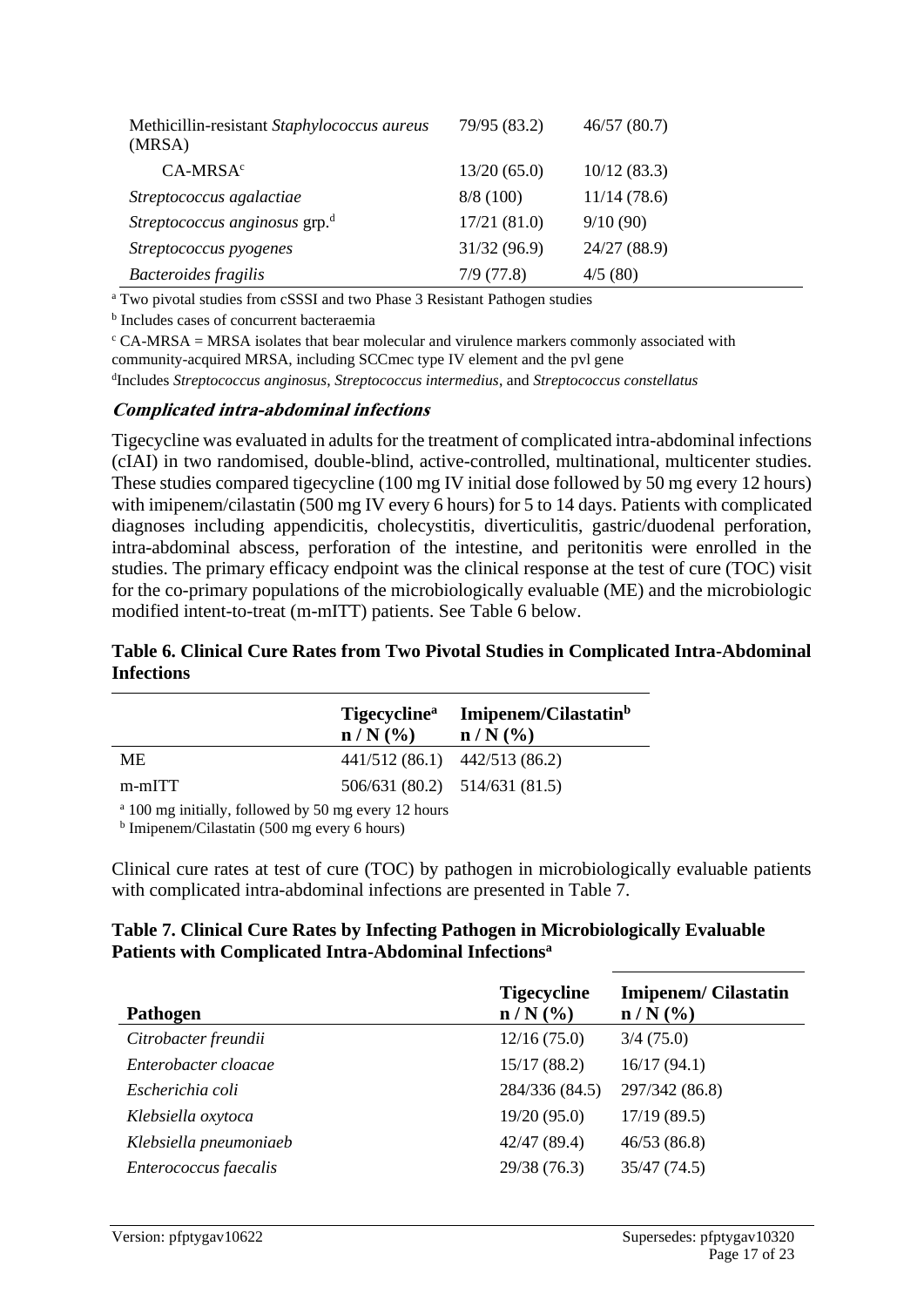| Methicillin-susceptible Staphylococcus aureus<br>$(MSSA)^c$                      | 26/28 (92.9)   | 22/24(91.7)  |
|----------------------------------------------------------------------------------|----------------|--------------|
| Methicillin-resistant Staphylococcus aureus                                      |                |              |
| $(MRSA)^c$                                                                       | 16/18(88.9)    | $1/3$ (33.3) |
| Streptococcus anginosus grp. <sup>d</sup>                                        | 101/119 (84.9) | 60/79(75.9)  |
| Bacteroides fragilis                                                             | 68/88 (77.3)   | 59/73 (80.8) |
| Bacteroides thetaiotaomicron                                                     | 36/41 (87.8)   | 31/36(86.1)  |
| Bacteroides uniformis                                                            | 12/17(70.6)    | 14/16(87.5)  |
| Bacteroides vulgatus                                                             | 14/16(87.5)    | 4/6(66.6)    |
| Clostridium perfringens                                                          | 18/19 (94.7)   | 20/22(90.9)  |
| Peptostreptococcus micros                                                        | 13/17(76.5)    | 8/11(72.7)   |
| <sup>a</sup> Two cIAI pivotal studies and two Phase 3 resistant pathogen studies |                |              |
| <sup>b</sup> Includes ESBL producing isolates                                    |                |              |
| <sup>c</sup> Includes cases of concurrent bacteraemia                            |                |              |

d Includes *Streptococcus anginosus, Streptococcus intermedius*, and *Streptococcus constellatus*

### **Methicillin-resistant staphylococcus aureus (MRSA)**

Tigecycline was evaluated in adults for the treatment of various serious infections (cIAI, cSSSI, and other infections) due to MRSA in Study 307.

Study 307 was a randomised, double-blind, active-controlled, multinational, multicenter study evaluating tigecycline (100 mg IV initial dose followed by 50 mg every 12 hours) and vancomycin (1 g IV every 12 hours) for the treatment of infections due to methicillin-resistant *Staphylococcus aureus* (MRSA). Patients with cIAI, cSSSI, and other infections were enrolled in this study. The primary efficacy endpoint was the clinical response at the TOC visit for the co-primary populations of the microbiologically evaluable (ME) and the microbiologic modified intent-to-treat (m-mITT) patients. See Table 8 for MRSA.

|           | <b>Tigecycline</b> <sup>b</sup><br>$n/N$ $\left(\frac{9}{6}\right)$ | Vancomycin <sup>c</sup><br>$n/N$ $\left(\frac{9}{6}\right)$ |  |
|-----------|---------------------------------------------------------------------|-------------------------------------------------------------|--|
| Study 307 |                                                                     |                                                             |  |
| <b>ME</b> | 70/86 (81.4)                                                        | 26/31 (83.9)                                                |  |
| cIAI      | 13/14 (92.9)                                                        | 4/4(100.0)                                                  |  |
| cSSSI     | 51/59 (86.4)                                                        | 20/23(87.0)                                                 |  |
| $m-mITT$  | 75/100(75.0)                                                        | 27/33(81.8)                                                 |  |
| cIAI      | 13/15(86.7)                                                         | 5/6(83.3)                                                   |  |
| cSSSI     | 55/70 (78.6)                                                        | 20/23(87.0)                                                 |  |

#### **Table 8. Clinical Cure Rates from Resistant Pathogen Study 307<sup>a</sup> for MRSA after 7 to 28 Days of Therapy**

<sup>a</sup> Study included patients with cIAI, cSSSI, and other infections.

<sup>b</sup> 100 mg initially, followed by 50 mg every 12 hours

<sup>c</sup> 1 g IV every 12 hours

**Note**: In this study, Tigecycline was also compared to Linezolid (600 mg IV every 12 hours) for the treatment of infections due to vancomycin resistant Enterococcus (VRE). Numbers recruited for the trial were small, however clinical cure was reported in 3/3 ME subjects and 3/8 m-mITT subjects treated with Tigecycline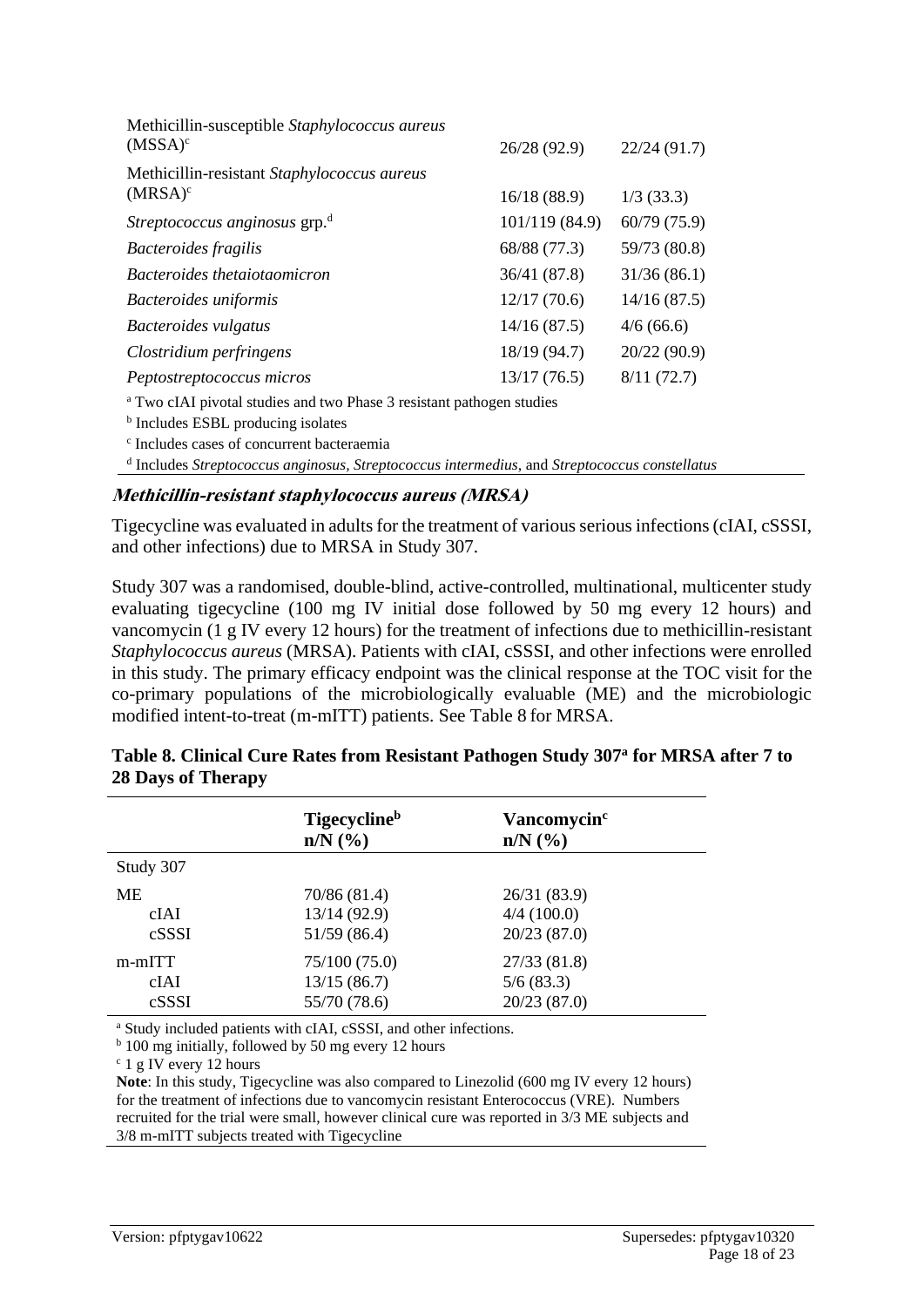# **5.2 Pharmacokinetic properties**

The mean pharmacokinetic parameters of tigecycline for this dosage regimen after single and multiple intravenous doses are summarised in Table 9.

Intravenous infusions of tigecycline should be administered over approximately 30 to 60 minutes.

|                                  | <b>Single Dose 100mg</b> | Multiple Dose $c$ 50 mg q12h                                 |
|----------------------------------|--------------------------|--------------------------------------------------------------|
| $C_{\text{max}} (\mu g/mL)^a$    | 1.45(22%)                | 0.87(27%)                                                    |
| $C_{\text{max}} (\mu g/mL)^b$    | $0.90(30\%)$             | 0.63(15%)                                                    |
| $AUC$ ( $\mu$ g·h/mL)            | 5.19 (36%)               |                                                              |
| $AUC_{0-24h} (\mu g \cdot h/mL)$ | $\overline{\phantom{a}}$ | 4.70 (36%)                                                   |
| $C_{\min}$ (µg/mL)               |                          | 0.13(59%)                                                    |
| $t_{\frac{1}{2}}(h)$             | 27.1 (53%)               | 42.4 (83%)                                                   |
| CL (L/h)                         | 21.8 (40%)               | 23.8 (33%)                                                   |
| $CLr$ (mL/min)                   | 38.0 (82%)               | 51.0 (58%)                                                   |
| $V_{ss}(L)$                      | 568 (43%)                | 639 (48%)                                                    |
| <sup>a</sup> 30-minute infusion  | $b$ 60-minute infusion   | $\degree$ 100 mg initially, followed by 50 mg every 12 hours |

|  |  | Table 9. Mean (CV%) Pharmacokinetic Parameters of Tigecycline |  |  |
|--|--|---------------------------------------------------------------|--|--|
|--|--|---------------------------------------------------------------|--|--|

### **Absorption**

Tigecycline is administered intravenously, and therefore has 100% bioavailability.

### **Distribution**

The *in vitro* plasma protein binding of tigecycline ranges from approximately 71% to 89% at concentrations observed in clinical studies  $(0.1 \text{ to } 1.0 \text{ µg/mL})$ . Animal and human pharmacokinetic studies have demonstrated that tigecycline readily distributes to tissues. In rats receiving single or multiple doses of <sup>14</sup>C-tigecycline, radioactivity was well distributed to most tissues, with the highest overall exposure observed in bone, bone marrow, thyroid gland, kidney, spleen, and salivary gland. In humans, the steady-state volume of distribution of tigecycline averaged 500 to 700 L (7 to 9 L/kg), indicating tigecycline is extensively distributed beyond the plasma volume and into the tissues of humans.

Two studies examined the steady-state pharmacokinetic profile of tigecycline in specific tissues or fluids of healthy subjects receiving tigecycline 100 mg followed by 50 mg every 12 hours. In a bronchoalveolar lavage study, the tigecycline  $AUC_{0-12h}$  (134 μg·h/mL) in alveolar cells was approximately 77.5-fold higher than the  $AUC_{0-12h}$  in the serum of these subjects, and the AUC<sub>0-12h</sub> (2.28  $\mu$ g·h/mL) in epithelial lining fluid was approximately 32% higher than the  $AUC_{0-12h}$  in serum. In a skin blister study, the  $AUC_{0-12h}$  (1.61 µg·hr/mL) of tigecycline in skin blister fluid was approximately 26% lower than the  $AUC_{0-12h}$  in the serum of these subjects.

In a single-dose study, tigecycline 100 mg was administered to subjects prior to undergoing elective surgery or medical procedure for tissue extraction. Tissue concentrations at 4 hours after tigecycline administration were measured in the following tissue and fluid samples: gallbladder, lung, colon, synovial fluid and bone. Tigecycline attained higher concentrations in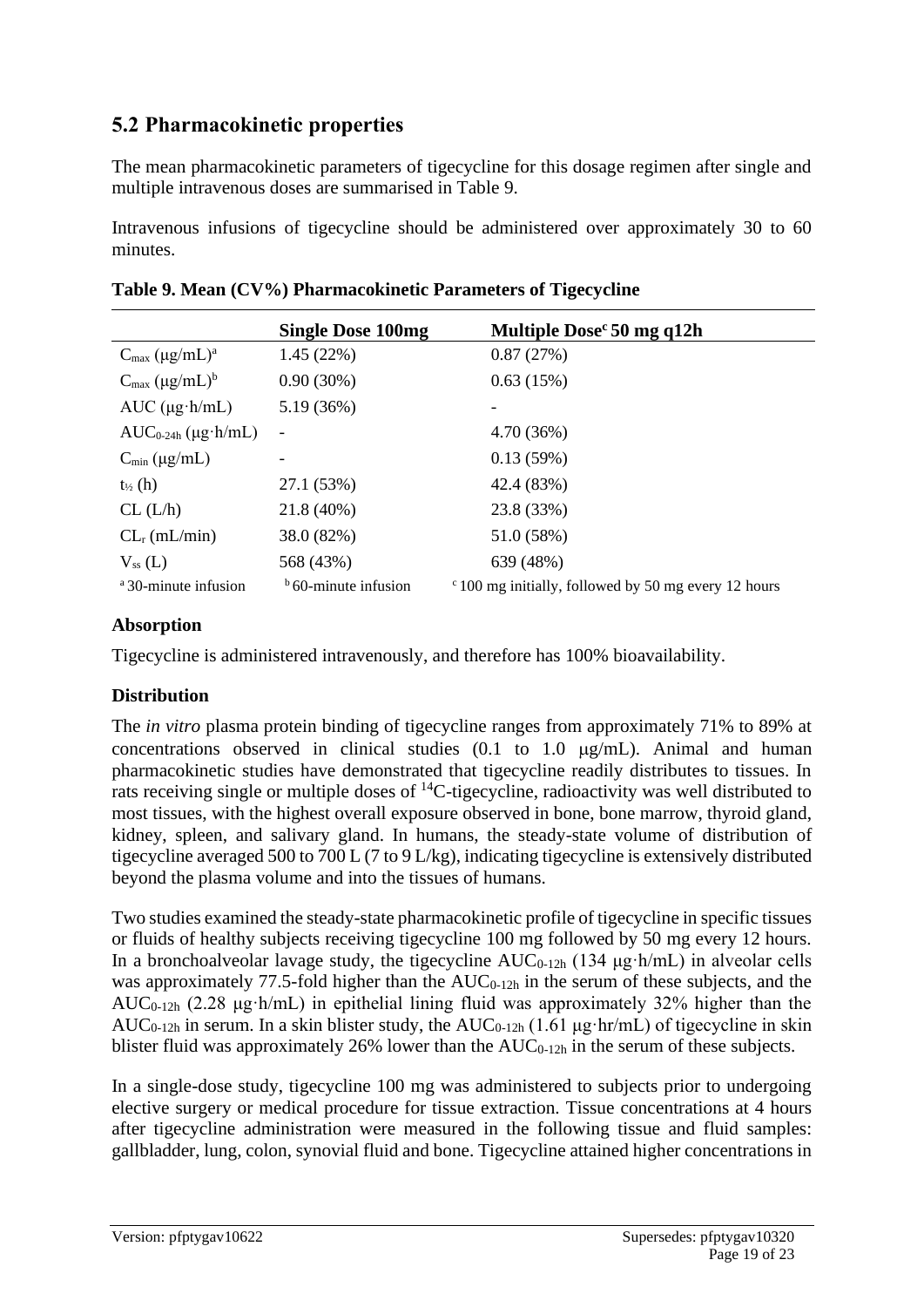tissues versus serum in gallbladder (38-fold, n=6), lung (8.6-fold, n=1) and colon (2.1-fold, n=5). The concentration of tigecycline in these tissues after multiple doses has not been studied.

### **Metabolism**

Tigecycline is not extensively metabolised. *In vitro* studies with tigecycline using human liver microsomes, liver slices, and hepatocytes led to the formation of only trace amounts of metabolites. In healthy male volunteers, receiving <sup>14</sup>C-tigecycline, tigecycline was the primary  $14$ C-labelled material recovered in urine and faeces, but a glucuronide, an N-acetyl metabolite and a tigecycline epimer (each at no more than 10% of the administered dose) were also present.

### **Excretion**

The recovery of total radioactivity in faeces and urine following administration of  $^{14}C$ tigecycline indicates that 59% of the dose is eliminated by biliary/faecal excretion, and 33% is excreted in urine. Overall, the primary route of elimination for tigecycline is biliary excretion of unchanged tigecycline. Glucuronidation and renal excretion of unchanged tigecycline are secondary routes.

### **Special populations**

### **Renal impairment**

A single-dose study compared six subjects with severe renal impairment (creatinine clearance  $Cl_{Cr} \leq 30$  mL/min), four end stage renal disease patients receiving tigecycline 2 hours before haemodialysis, four end stage renal disease patients receiving tigecycline after haemodialysis, and six healthy control subjects. The pharmacokinetic profile of tigecycline was not altered in any of the renally impaired patient groups, nor was tigecycline removed by haemodialysis. No dosage adjustment of tigecycline is necessary in patients with renal impairment or in patients undergoing haemodialysis (see Section 4.2 Dose and method of administration, Dosage adjustment, Renal impairment).

### **Hepatic impairment**

In a study comparing 10 patients with mild hepatic impairment (Child Pugh A), 10 patients with moderate hepatic impairment (Child Pugh B), and five patients with severe hepatic impairment (Child Pugh C) to 23 age- and weight-matched healthy control subjects, the singledose pharmacokinetic disposition of tigecycline was not altered in patients with mild hepatic impairment. However, systemic clearance of tigecycline was reduced by 25%, and the half-life of tigecycline was prolonged by 23% in patients with moderate hepatic impairment (Child Pugh B). In addition, systemic clearance of tigecycline was reduced by 55%, and the half-life of tigecycline was prolonged by 43% in patients with severe hepatic impairment (Child Pugh C).

Based on the pharmacokinetic profile of tigecycline, no dosage adjustment is warranted in patients with mild-to-moderate hepatic impairment (Child Pugh A and Child Pugh B). However, in patients with severe hepatic impairment (Child Pugh C), the dose of tigecycline should be reduced to 100 mg followed by 25 mg every 12 hours. Patients with severe hepatic impairment (Child Pugh C) should be treated with caution and monitored for treatment response (see ee Section 4.2 Dose and method of administration, Dosage adjustment, Hepatic impairment).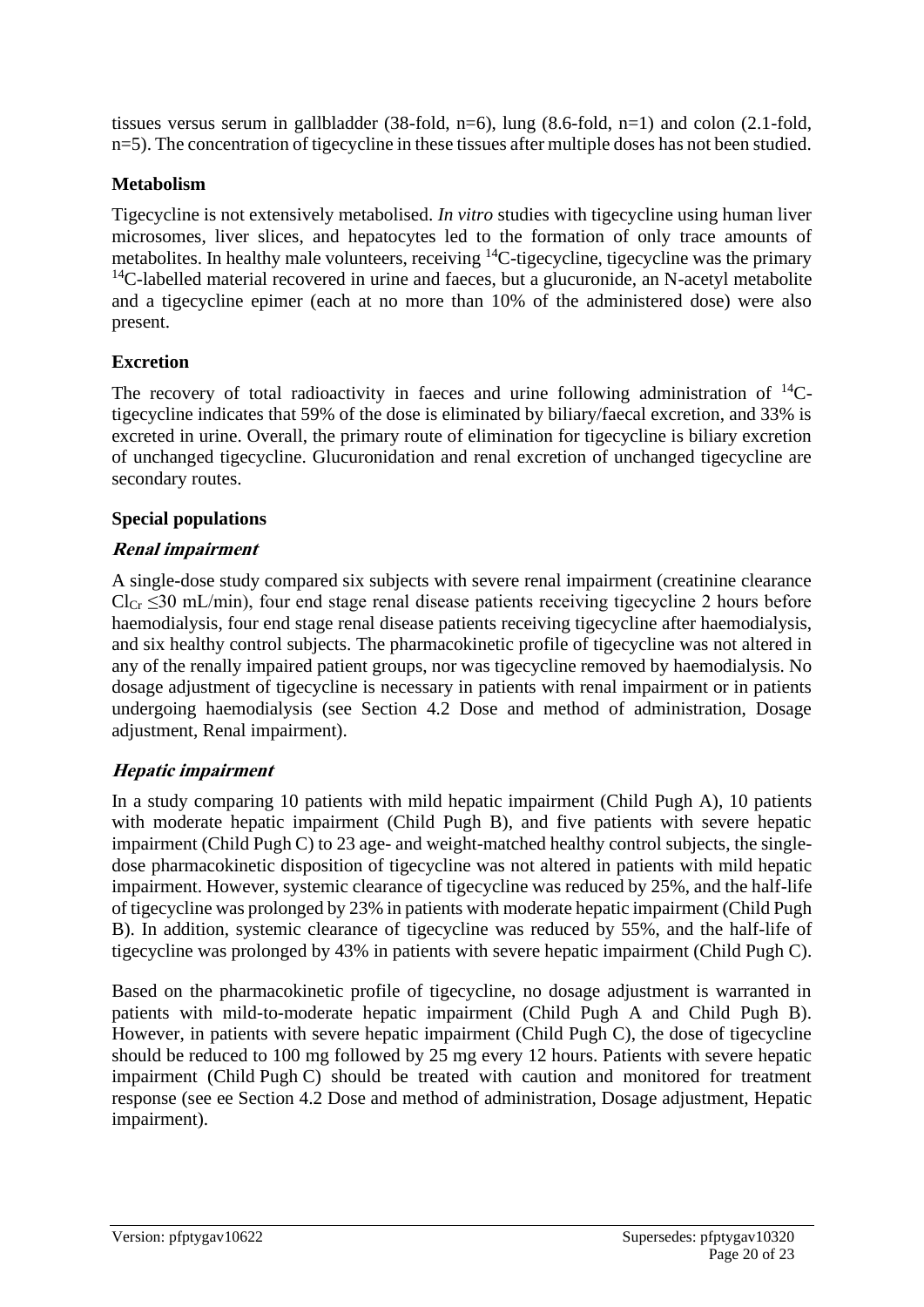### **Elderly**

No overall differences in pharmacokinetics were observed between healthy elderly subjects  $(n=15, age 65-75; n=13, age > 75)$ , and younger subjects  $(n=18)$  receiving a single, 100 mg dose of tigecycline. Therefore, no dosage adjustment is necessary based on age.

### **Paediatrics**

The pharmacokinetics of tigecycline in patients less than 18 years of age have not been established.

### **Gender**

In a pooled analysis of 38 women and 298 men participating in clinical pharmacology studies, there was no significant difference in the mean  $(\pm SD)$  tigecycline clearance between women  $(20.7\pm6.5 \text{ L/h})$  and men  $(22.8\pm8.7 \text{ L/h})$ . Therefore, no dosage adjustment is necessary based on gender.

### **Race**

In a pooled analysis of 73 Asian subjects, 53 black subjects, 15 hispanic subjects, 190 white subjects, and 3 subjects classified as "other" participating in clinical pharmacology studies, there was no significant difference in the mean  $(\pm SD)$  tigecycline clearance among the Asian subjects (28.8 $\pm$ 8.8 L/h), black subjects (23.0 $\pm$ 7.8 L/h), Hispanic subjects (24.3 $\pm$ 6.5 L/h), white subjects (22.1 $\pm$ 8.9 L/h), and "other" subjects (25.0 $\pm$ 4.8 L/h). Therefore, no dosage adjustment is necessary based on race.

# **5.3 Preclinical safety data**

### **Genotoxicity**

No mutagenic or clastogenic potential was found in a battery of tests, including an *in vitro* chromosome aberration assay in Chinese hamster ovary (CHO) cells, *in vitro* forward mutation assay in CHO cells (HGRPT locus), *in vitro* forward mutation assays in mouse lymphoma cells, and *in vivo* micronucleus assay.

### **Carcinogenicity**

Lifetime studies in animals have not been performed to evaluate the carcinogenic potential of tigecycline.

# **6. PHARMACEUTICAL PARTICULARS**

# **6.1 List of excipients**

Lactose monohydrate, sodium hydroxide and hydrochloric acid are added for pH adjustment.

# **6.2 Incompatibilities**

### **Compatability**

Compatible intravenous solutions include: sodium chloride 9 mg/mL (0.9 %) solution for Injection and glucose 50 mg/mL (5 %) solution for injection.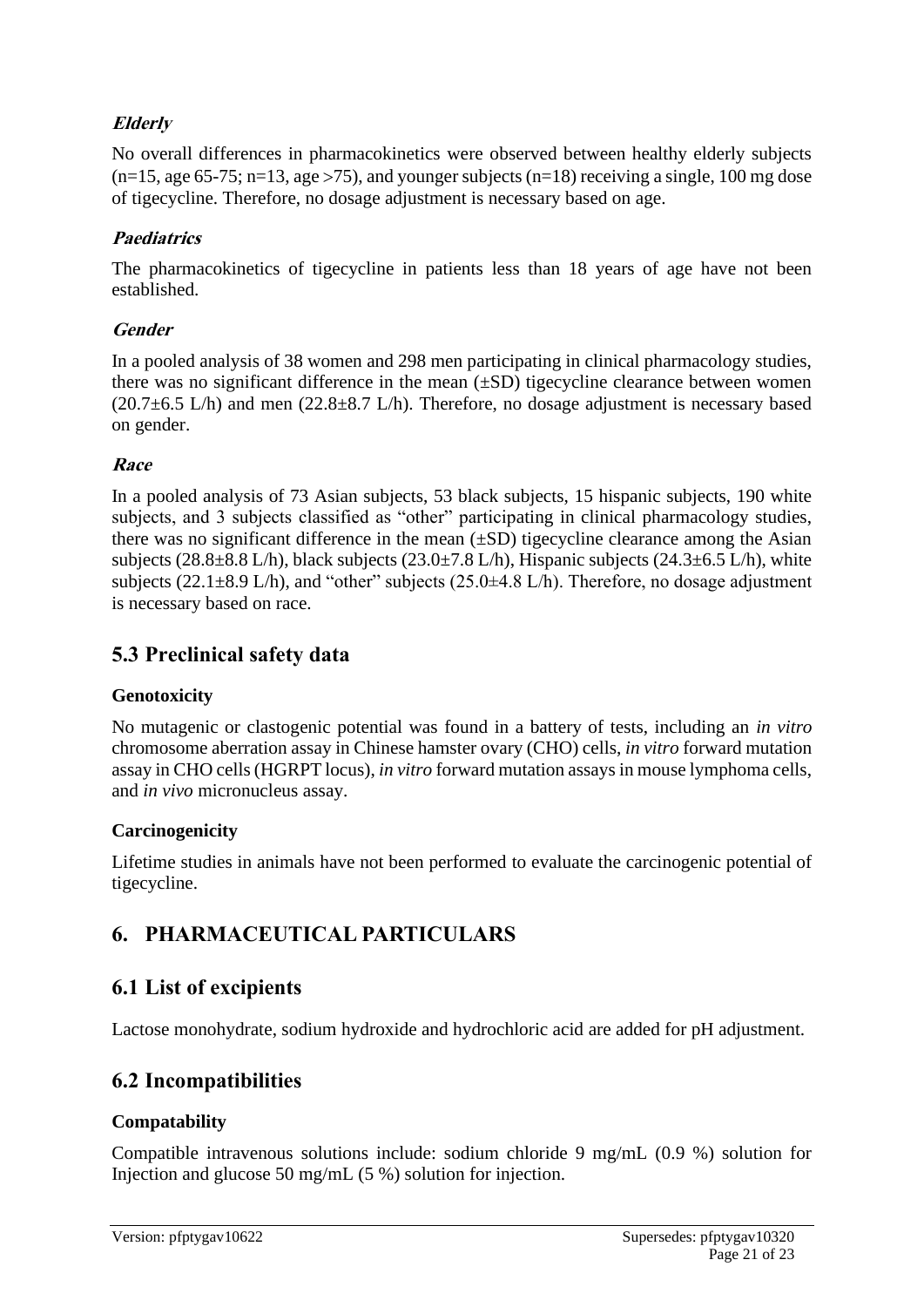TYGACIL is compatible with the following drugs or diluents when administered simultaneously through the same line: amikacin, dobutamine, dopamine HCl, gentamicin, haloperidol, Lactated Ringer's, lignocaine HCl, metoclopramide, morphine, noradrenaline, piperacillin/tazobactam (EDTA formulation), potassium chloride, propofol, ranitidine HCl, theophylline and tobramycin.

### **Incompatability**

The following drugs should not be administered simultaneously through the same line as tigecycline: amphotericin B, chlorpromazine, esomeprazole, omeprazole, methylprednisolone, diazepam and voriconazole.

# **6.3 Shelf life**

In Australia, information on the shelf life can be found on the public summary of the Australian Register of Therapeutic Goods (ARTG). The expiry date can be found on the packaging.

# **6.4 Special precautions for storage**

### **Storage conditions**

Stored below  $25^{\circ}$ C prior to reconstitution.

Reconstitution and further dilution of TYGACIL must be performed immediately before use.

Once reconstituted in the IV bag, TYGACIL may be stored below  $25^{\circ}$ C for up to 6 hours, or refrigerated at  $2^{\circ}$ C to  $8^{\circ}$ C for up to 24 hours.

TYGACIL contains no antimicrobial preservative. It is for single use in one patient only. Discard any residue.

# **6.5 Nature and contents of container**

TYGACIL is supplied in single-dose, 5 mL glass vials containing 50 mg tigecycline lyophilised powder for intravenous infusion.

# **6.6 Special precautions for disposal**

In Australia, any unused medicine or waste material should be disposed of in accordance with local requirements.